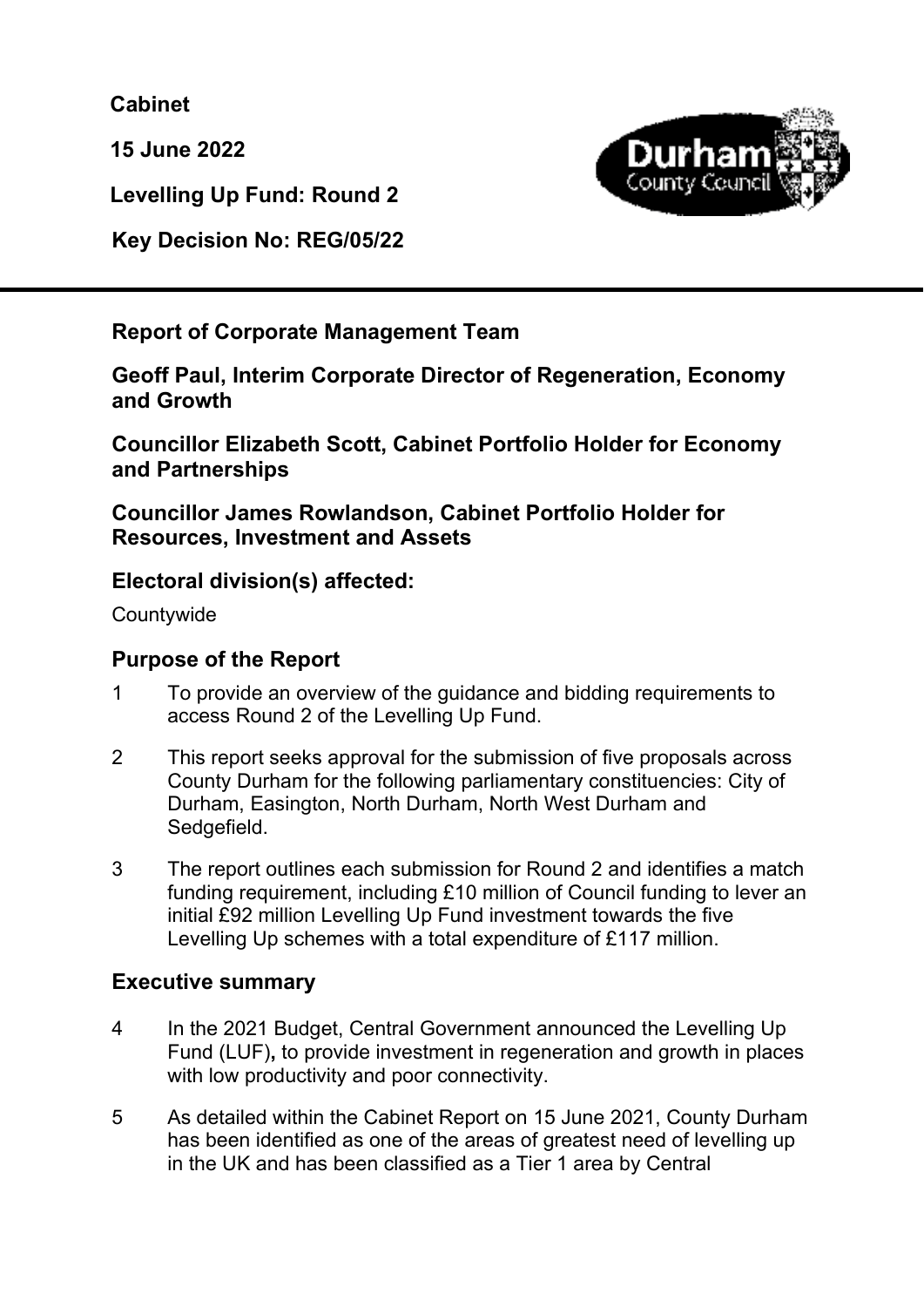Government. The Round 1 submission for the Bishop Auckland Parliamentary Constituency: Rural Connectivity and Cultural Connectivity, was successfully awarded £20 million Levelling Up Funding in the Autumn Statement, October 2021. The LUF is a competitive fund totalling £4.8 billion nationally, with £1.7 billion awarded to successful applicants in Round 1. This leaves £3.1 billion for future rounds.

- 6 Beyond the announcement of the LUF, the Government White Paper released in February 2022 confirmed the wider approach to Levelling Up. The Council will continue to develop its approach and champion priorities for investment to support levelling up within the county.
- 7 Further guidance for Round 2 Levelling Up bids was released in March 2022 (see Appendix 2). This confirmed that the funding criteria was broadly in line with the previous round. Each parliamentary constituency within the Local Authority area can submit one bid for Government grant of £20 million. County Durham, with six parliamentary constituencies, can submit up to six bids in total. The Government guidance states that a minimum of 10 percent match funding is required to support each bid. Cabinet agreed in February 2022, as part of the MTFP(12) process, that up to £10 million funding could be allocated to lever in further LUF investment. A £5 million capital budget will be created to enable a match funding budget. It is forecast that if all Levelling Up bids are successful that a further £5 million will be required in MTFP(13). This is in addition to other Council funding, already identified and allocated, as detailed in the report.
- 8 Local authorities are the accountable body for all bids and the guidance is clear that engagement with, and the support of, the local Member of Parliament for each area is required.
- 9 The bids can include a maximum of three cohesively connected projects, with capital spend in financial year 2022/2023 with Government grant expended by March 2025. Business cases must demonstrate need, deliverability, strategic fit and value for money. The three priority areas for scheme investment remain as the following:
	- Transport;
	- Regeneration and town centres;
	- Cultural investment.
- 10 The deadline for submitting Round 2 proposals for 2022/23 funding awards is **6 July 2022**, and priority will be given to projects that can commence capital spend in 2022/23. It is thought likely successful bids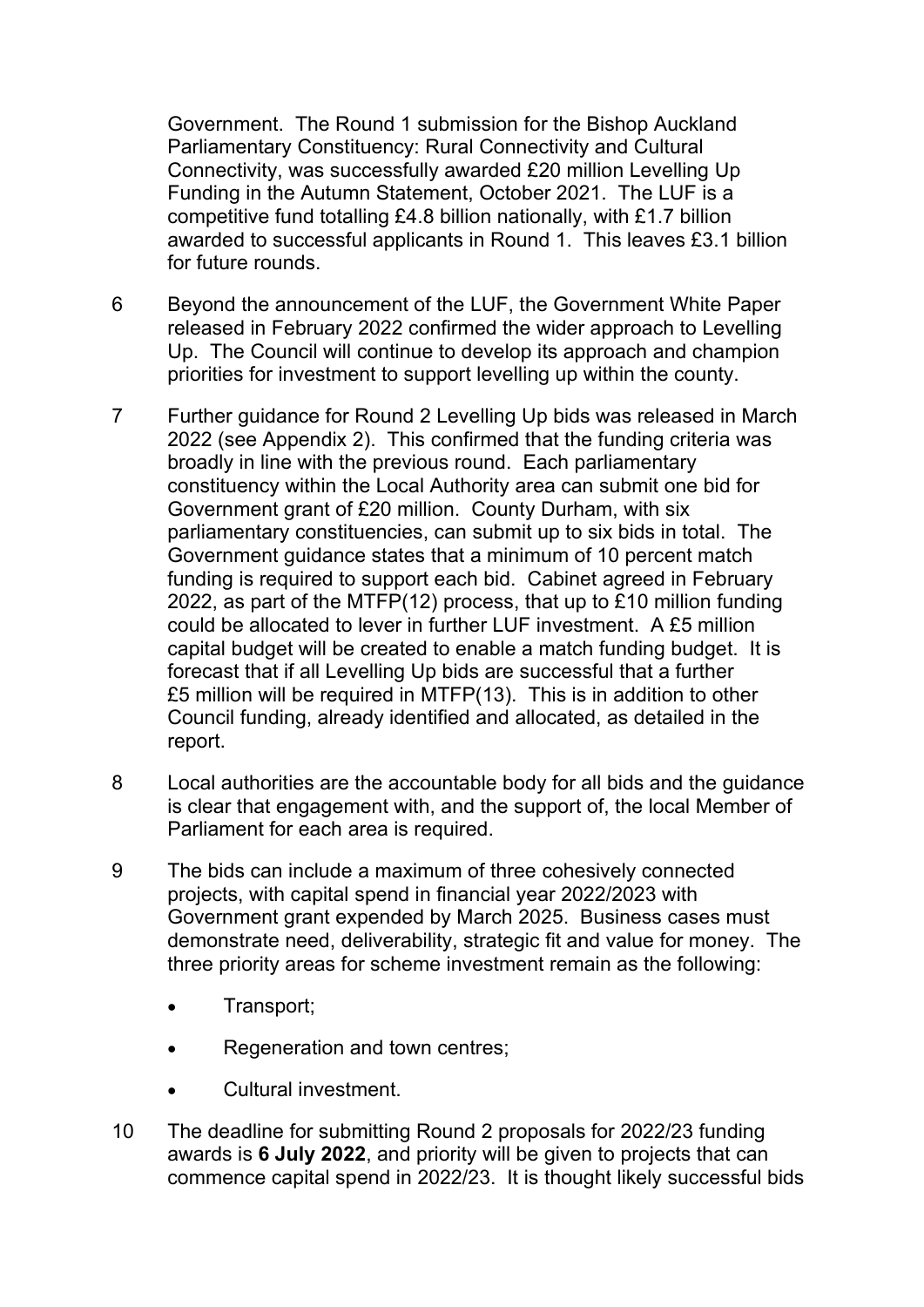will be announced in the Autumn Statement 2022. There will be time pressures to ensure that bids are delivery ready by this point.

- 11 Although Government announced that there would be three bidding rounds when Round 1 was announced, the most recent Levelling Up White Paper and subsequent guidance on Round 2 are silent on the issue. The working assumption is therefore, that there will not be a Round 3.
- 12 Local authorities, as Responsible Bodies for developing the bids, have received £125,000 capacity funding to support the development of future bids. However, the development costs of a full programme of levelling up proposals will be substantially higher overall. Cabinet has earmarked reserves to accommodate the estimated costs of developing robust bids.
- 13 This approach has considered existing priorities, substantial masterplanning across several towns, local councillor, MP and stakeholder engagement. A range of potential schemes has been developed across the remaining parliamentary constituencies to support transport connectivity, culture, heritage and regeneration in the city, town centres and villages.
- 14 Given the tight timescales for Round 2 since funding criteria announcement in March 2022, gateway criteria within the LUF requirements and the quantifiable economic benefits that need to be demonstrated, considerable work is underway to develop a further 5 bids. It is proposed that five bids are submitted by the 6 July 2022 deadline. These proposals address socio-economic needs, transport barriers and cultural ambitions within each locality. A summary of each parliamentary constituency area bid is outlined as follows:

#### **City of Durham: Enhance and Maintain Transport Assets to Support Durham City's Economy**

- 15 A £20 million Levelling Up government grant is being sought to contribute to the delivery of three schemes that will collectively enhance and maintain Durham City's economy. The schemes support economic development through transport and cultural led regeneration. The schemes proposed are:
	- (a) Bowburn Relief Road tackling traffic capacity constraints to bring forward Phase 3 of Integra 61, by reassigning traffic away from Junction 61 and Bowburn village (A177);
	- (b) City Centre active mode connectivity, linking new and existing cultural attractions;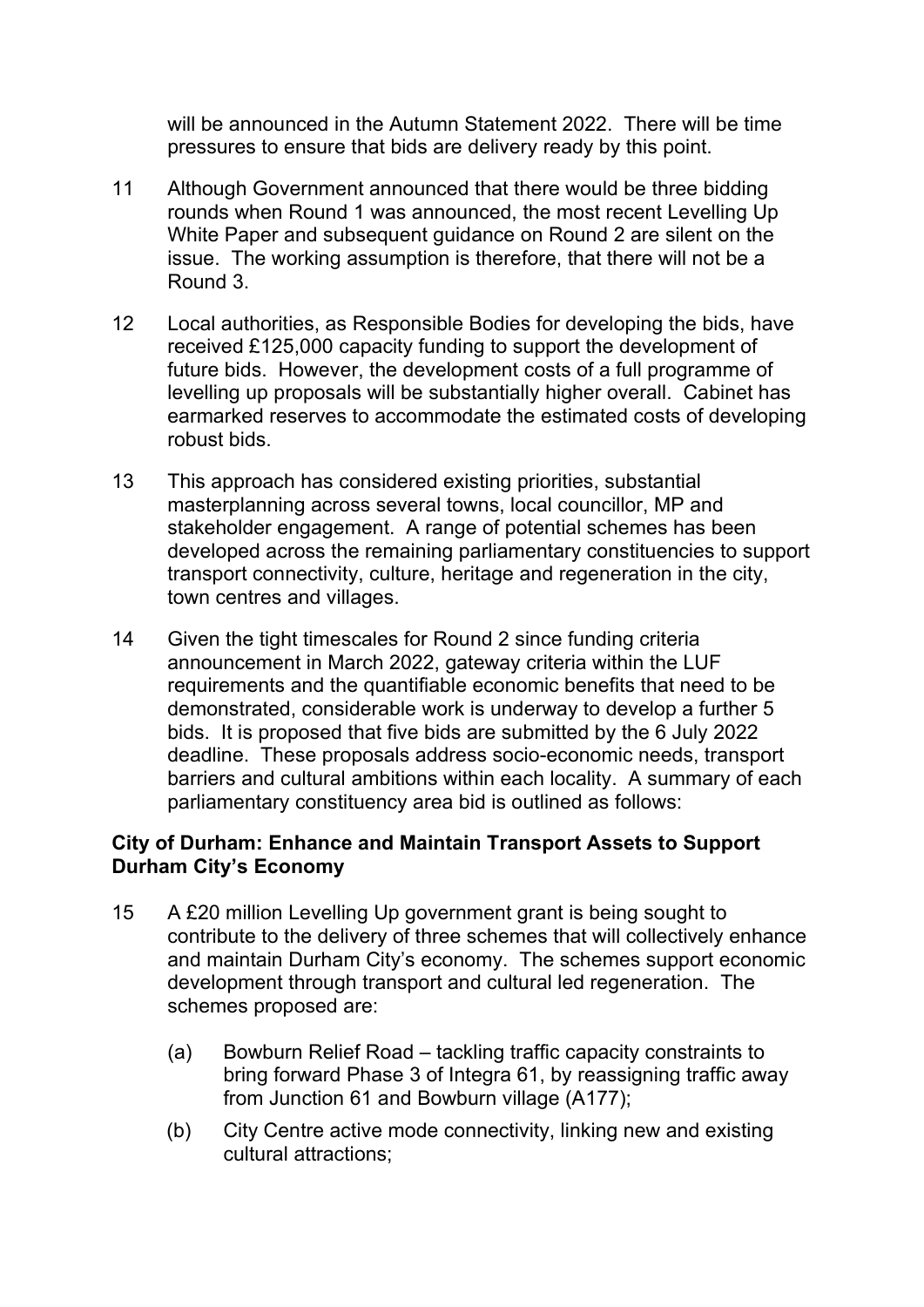- (c) Stabilisation of A690 ensuring the A690 remains open and there are no adverse impacts on the A1 or the wider city.
- 16 The bid will generate strong labour supply, transport, active mode, amenity, land value and cultural benefits. The MP has shown support for economic growth and job creation within the parliamentary constituency. These proposals enhance the county's ambition as part of the City of Culture 2025 campaign by enhancing existing connectivity between the city's cultural assets, promoting the natural environment within the city centre and boosting the riverbanks as a destination.
- 17 The total forecast cost for the three investments is £31.5 million. £20 million of LUF Government grant will be bid for and a remaining £11.5 million mix of private and public match funding will be secured. The report seeks approval for a further £2 million capital investment in support of these proposals, with a MTFP12 request approved in February 2022 for this amount.

#### **Easington: Horden Regeneration - Wellbeing and Quality of Life**

18 A £20 million Levelling Up grant is being sought to contribute to the delivery of three schemes that will support wellbeing and quality of life improvements as part of a longer-term approach to housing led regeneration within Horden. This long term plan has previously enjoyed support from local residents and a detailed report on the regeneration strategy, phases to be delivered, acquisition and demolition strategy, funding opportunities and partner procurement will be presented to Cabinet in the Autumn.

The Levelling Up schemes support regeneration through the new and enhanced community assets on brownfield land, improving local streets and enabling housing development land. The schemes proposed are:

- (a) Enabled Residential Land to provide land for social housing to support the rehousing of residents impacted by regeneration plans;
- (b) Community assets on brownfield land including a woodland plantation, nature reserve and new community building;
- (c) Improving local streets to encourage modal shift to non private car use.
- 19 The bid will generate strong wellbeing, cultural, active mode, amenity and land value benefits. The MP has shown strong support for housing led regeneration in Horden. These proposals will enhance the approach for longer term housing regeneration within this community, supporting the housing mix and choice available to residents.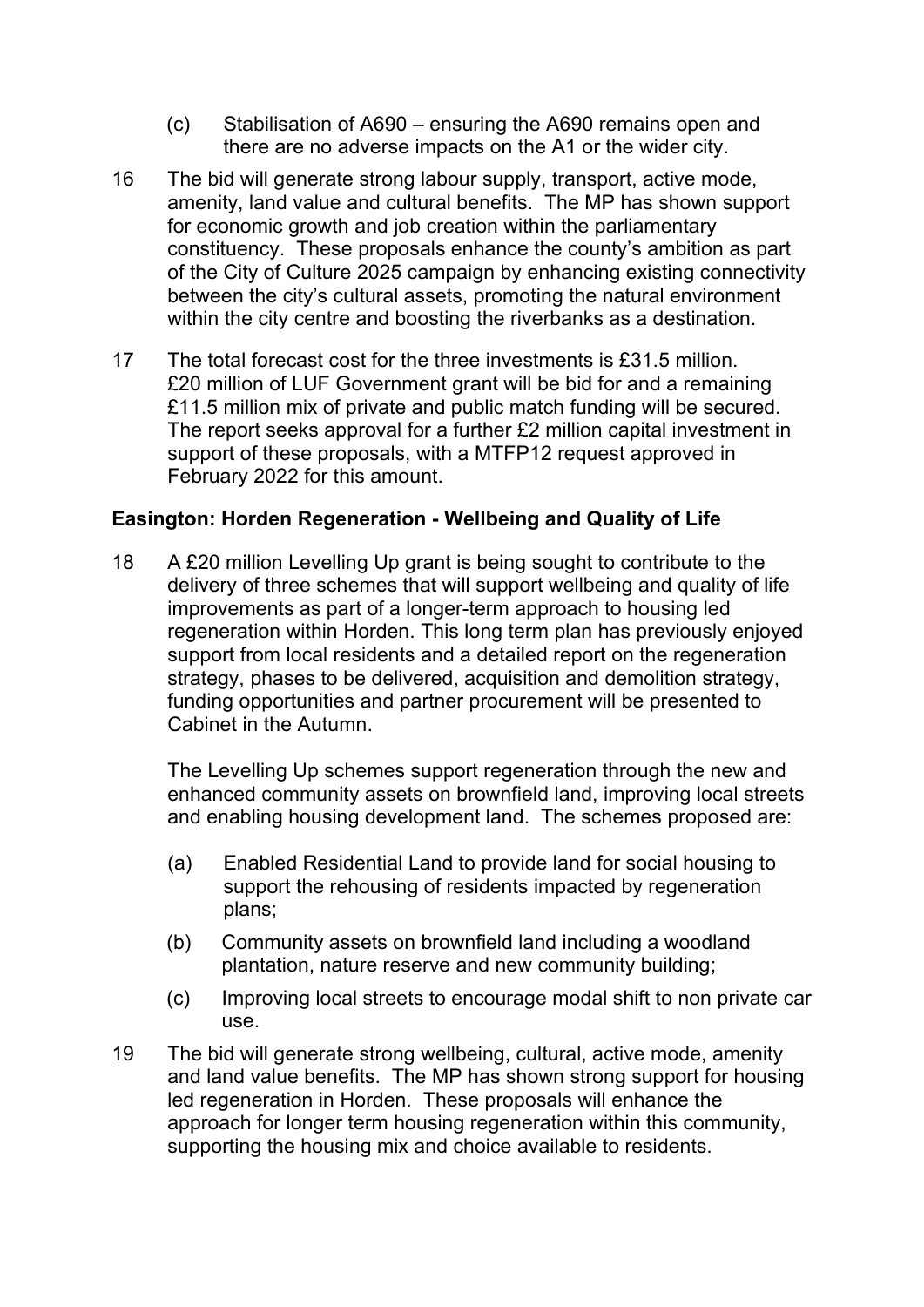20 The total forecast cost for three investment is £22 million. The report seeks approval for a £2 million capital investment in support of these proposals, with a MTFP12 request approved in February 2022 for this amount. This will be in addition to a £20 million Government grant requirement.

#### **North Durham: Stanley Regeneration**

- 21 A £20 million Levelling Up government grant is being sought to contribute to the delivery of three schemes that will support high street regeneration, boost economic growth, encourage modal shift and tackle known congestion issues on the A693. The schemes proposed are:
	- (a) High street regeneration bring buildings back to life within town centre through the introduction of new managed workspace, public realm, enhancement of the wellbeing offer at the Louisa Centre and bus station revitalisation;
	- (b) Decongestion improvements along the A693, including at the Asda Roundabout and Oxhill junction, also allowing for improved public transport journey times and punctuality;
	- (c) Active mode improvements linking key nodes such as the Academy and High Street with residential areas. The town will be better connected to the Coast 2 Coast route.
- 22 The bid will generate significant transport, journey quality, active mode, amenity, land value, health and wellbeing and labour supply benefits. The MP has shown support for regeneration within the town. These proposals will enhance the regeneration approach outlined within the Stanley Regeneration Masterplan.
- 23 The total forecast cost for three investment is £27.9 million. This includes Council funding of £5.93 million and a £20 million LUF government grant. The report seeks approval for a further £2 million capital investment in support of these proposals, with a MTFP12 request approved in February 2022 for this amount.

## **North West Durham: 3 Towns Regeneration – Strong, Connected and Active Towns**

25 A £12 million Levelling Up government grant is being sought to contribute to the delivery of three schemes that will enhance recreational facilities, support wellbeing, improve active mode provision, grow the local economy and boost high street regeneration across the three towns of Crook, Willington and Tow Law. The schemes proposed are: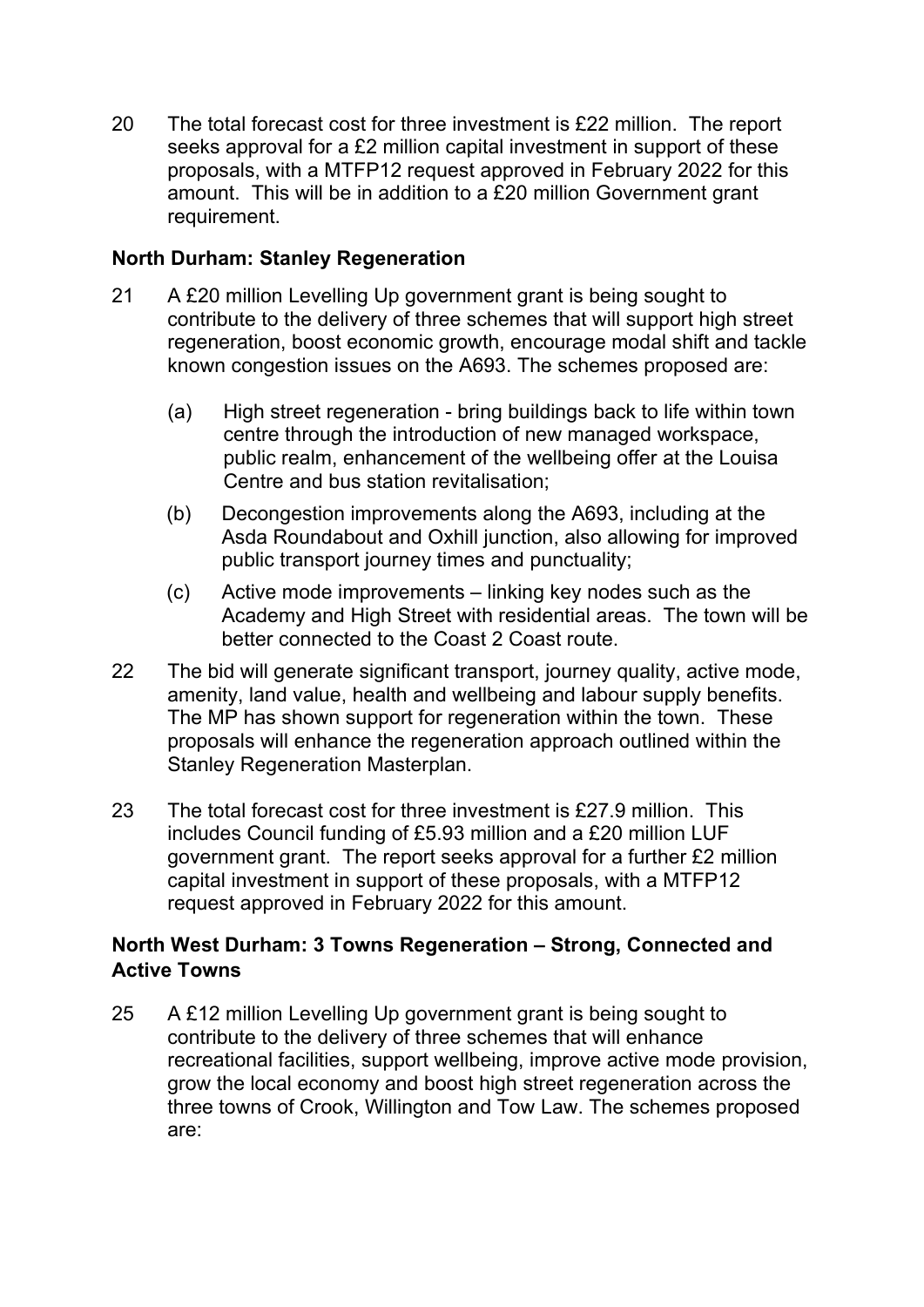- (a) Town Parks and Leisure range of improvements across the towns including a new community hub, improved parks, Multi Use Games Areas (MUGAs), event spaces, BMX track and skate park;
- (b) Stronger Towns through high street regeneration and employment growth – enabling infrastructure to support development at Low Willington Industrial Estate, targeted improvement for the high street, wayfinding and public realm;
- (c) Active mode and Sustainable Streets new and upgraded cycling and walking routes within and between the three settlements. New EV charging infrastructure to support and encourage sustainable travel.
- 26 The schemes' designs, costs and benefits are being refined however will deliver wellbeing, active mode, amenity, land value and cultural benefits. The MP has shown support for regeneration across the three towns.
- 27 The total forecast cost for three investment is £14 million. The report seeks approval for a further £2 million capital investment in support of these proposals, with a MTFP12 request approved in February 2020 for this amount.

#### **Sedgefield: Newton Aycliffe Regeneration**

- 29 A £20 million Government grant is being sought to contribute to the delivery of three schemes that will support high street regeneration, improvement public transport provision, improve culture and wellbeing and enhance active mode connectivity within the town. The schemes proposed are:
	- (a) High street regeneration repurposing land and buildings at the within the town centre to provide improved flexible and amenity space, a public transport interchange, reprovision of surface level car parking and improved commercial buildings;
	- (b) Enhancement of active mode routes across the town linking employment locations, rail stations, green spaces, parks and residential areas;
	- (c) Improved cultural and wellbeing offer within the town centre to enhance provision and provide a cultural family attraction alongside the existing leisure and library services.
- 30 The schemes will generate strong transport journey quality, active mode, amenity, land value and cultural benefits. The MP has shown strong support for regeneration within the town. These proposals will enhance the regeneration approach within the town Masterplan.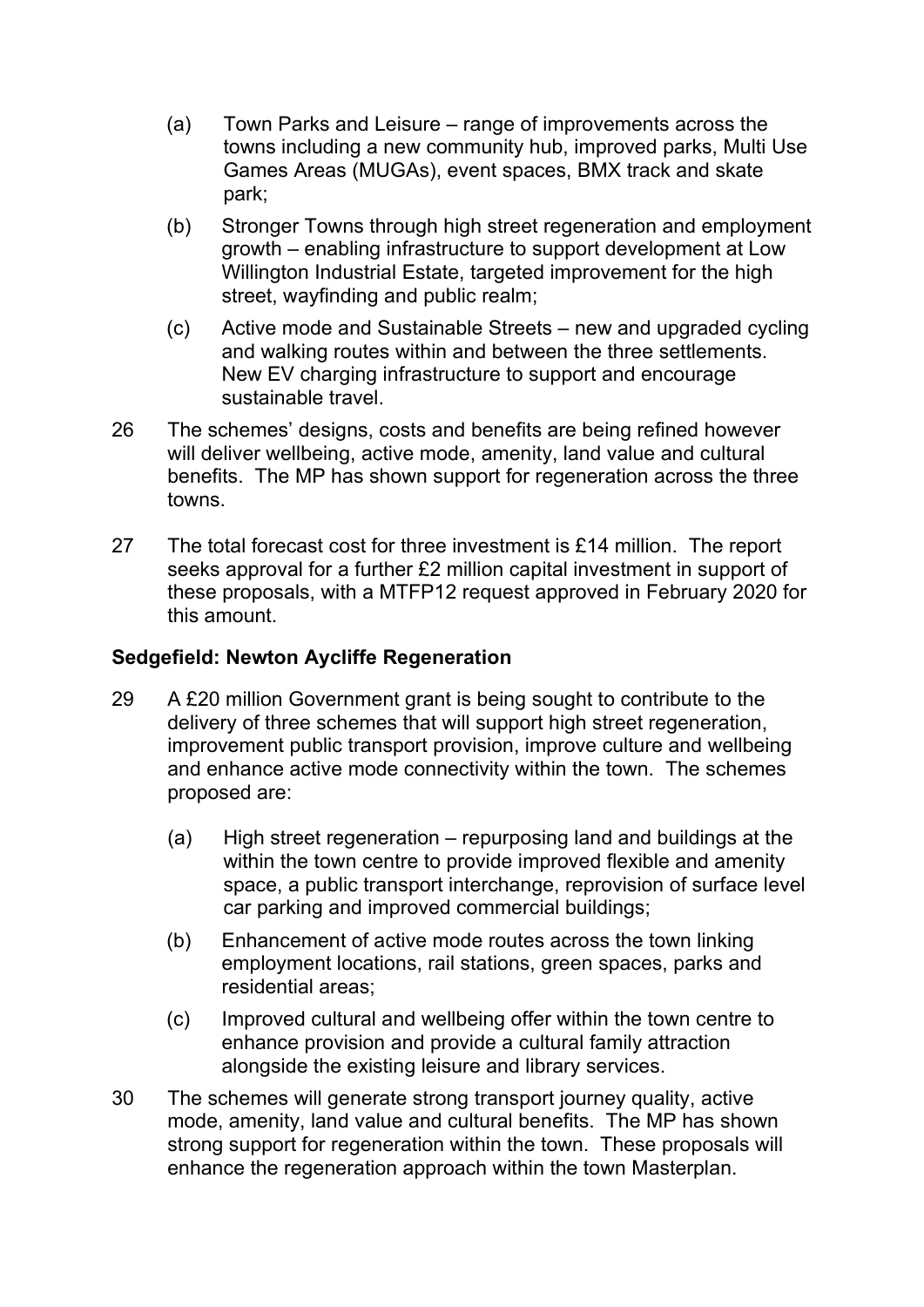31 The total forecast cost for three investment is £22 million. The report seeks approval for a further £2 million capital investment in support of these proposals, with a MTFP12 request approved in February 2020 for this amount. This will be in addition to a £20 million government grant requirement.

# **Finalising the Funding Proposals**

32 Final costings and economic analysis as part of business case development are being refined ahead of the LUF submission deadline for all five bids on 6 July 2022. In summary, the total financial requirement and contributions across all five proposed proposals are outlined in the table below. The potential DCC match required is £10 million to lever £92 million of LUF resources.

| <b>Parliamentary</b> | <b>LUF</b> | <b>Existing DCC</b>   | <b>New DCC</b>   | <b>Private</b> | <b>Total</b> |
|----------------------|------------|-----------------------|------------------|----------------|--------------|
| <b>Constituency</b>  | Grant      | <b>Match</b>          | <b>Match</b>     | <b>Match</b>   |              |
|                      |            |                       | <b>Requested</b> |                |              |
| City of              | £20m       | $£4m*$                | £2m              | £4m            | £31.5m       |
| Durham               |            | £1.5m**               |                  |                |              |
| Easington            | £20m       |                       | £2m              |                | £22m         |
| North Durham         | £20m       | £1.4m***<br>£4.5m**** | £2m              |                | £27.9m       |
| <b>North West</b>    | £12m       |                       | £2m              |                | £14m         |
| Durham               |            |                       |                  |                |              |
| Sedgefield           | £20m       |                       | £2m              | <b>TBD</b>     | £22m         |
| Total                | £92m       | £11.4m                | £10m             | £4m            | £117.4m      |

\*£4m from DCC highway maintenance allocations

\*\* existing £1.5mm of highway maintenance funding

\*\*\* includes £1.4m of maintenance funding for the Louisa Centre

\*\*\*\* funded either as part of the Accommodation Programme or from capital contingencies

33 The Council will be required to continue to develop projects at risk whilst the funding bids are assessed by Central Government. If the Council does not commit to this continued investment at risk then it may mean that the overall programme of projects is not then deliverable to the Government's timetable for implementation. A programme is being developed across all projects which will determine key milestones and expenditure required, in line with earmarked reserves available to develop submitted bids to ensure that they are delivery ready if funding is awarded.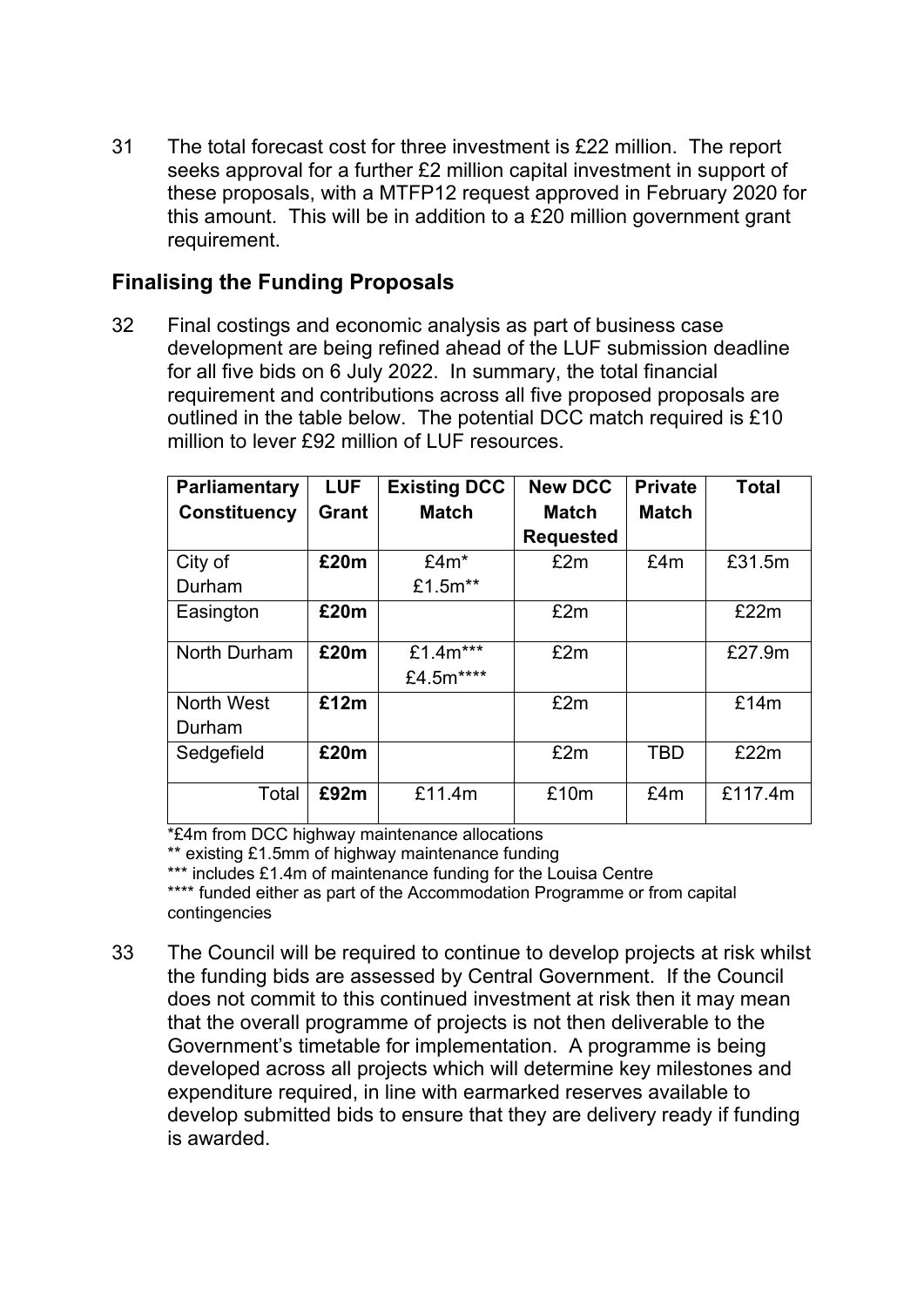34 In view of the complexity of the work involved and the tight deadline for bid submissions detailed work will continue to develop the proposals after the Cabinet meeting and delegated authority is sought to finalise the bids to government.

## **Recommendation(s)**

- 35 Cabinet is recommended to:
	- (a) agree draft outline approach for the Levelling Up submission for Round Two and support the five proposals for investment across the City of Durham, Easington, North Durham, North West Durham and Sedgefield parliamentary constituencies;
	- (b) note the anticipated bid costs estimated of £117.4 million, including £92 million of LUF government grant to be bid for;
	- (c) utilise £5 million of Capital funding approved in February 2022 as part of the MTFP(12) process and if all Levelling Up bids are successful, recognise that a further £5 million will be required in MTFP(13) to meet match funding requirements;
	- (d) £11.4 million of match funding required and how this will be funded;
	- (e) note that earmarked reserves are available to develop submitted bids to ensure that they are delivery ready if funding is awarded. This meets the requirement to commence delivery prior to March 2023;
	- (f) recognise that further design work and costings is to be finalised and this could influence the final LUF request for government grant. The business case development underway will further shape proposals and time scales are very tight and pressured to develop all five proposals in time for the deadline; and
	- (g) delegate authority to the Corporate Director for Regeneration, Economy and Growth and Corporate Director of Resources, in consultation with the Cabinet Portfolio Holder for Economy and Partnerships and the Cabinet Portfolio Holder for Resources Investments and Assets and Deputy Leader and Cabinet Portfolio Holder for Finance to take all such decisions necessary to progress and finalise Levelling Up proposals for Round 2 ready for the submission deadlines on 6 July 2022.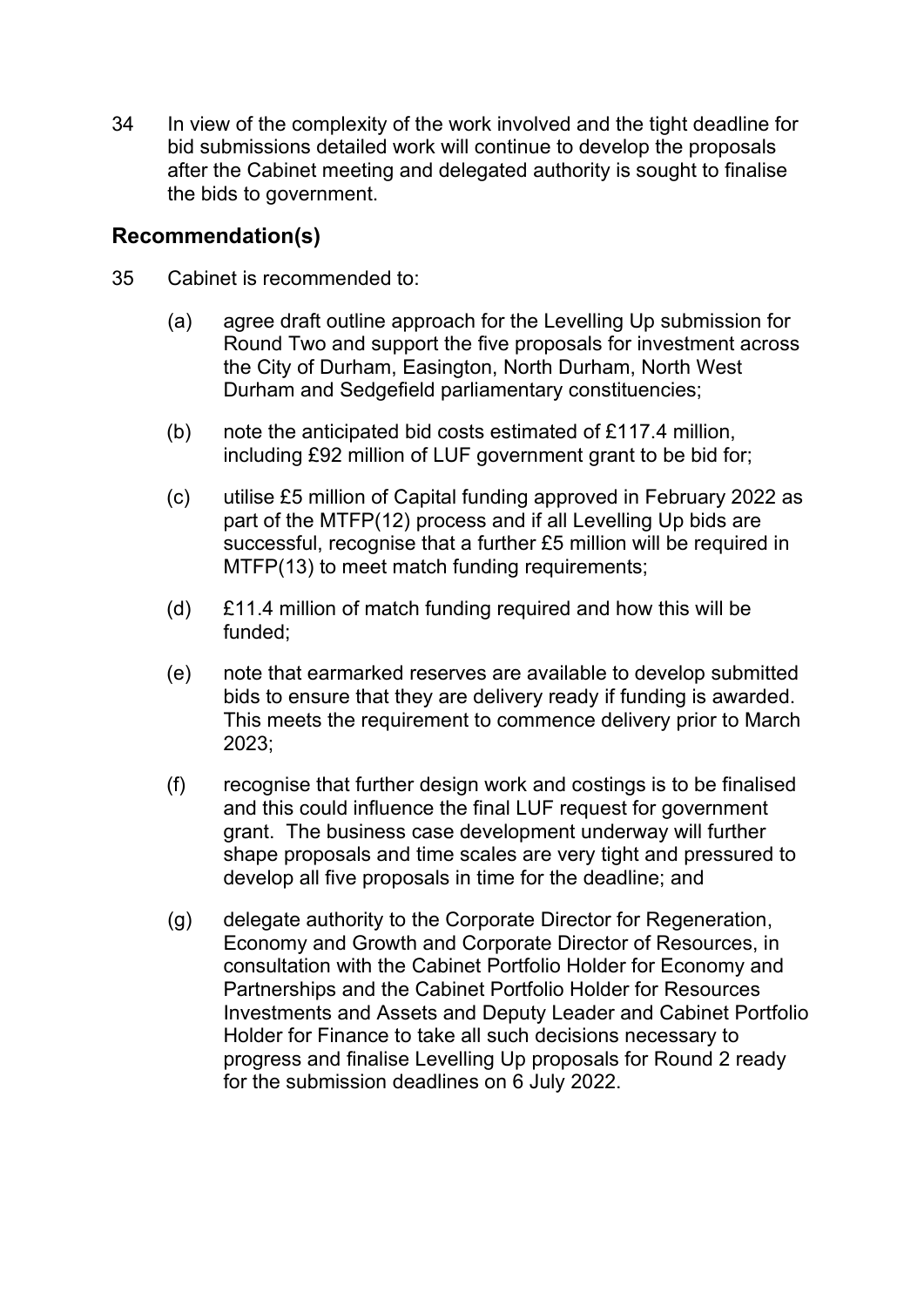# **Background**

- 36 In the 2021 Budget, Central Government announced the Levelling Up Fund (LUF)**,** to provide investment in regeneration and growth in places with low productivity and poor connectivity.
- 36 As detailed within the Cabinet Report on 15 June 2021, County Durham has been identified as one of the areas of greatest need of levelling up in the UK and has been classified as a Tier 1 area by Central Government. The Round 1 submission for the Bishop Auckland Parliamentary Constituency: Rural Connectivity and Cultural Connectivity, was successfully awarded £20 million Levelling Up Funding in the Autumn Statement, October 2021. The LUF is a competitive fund totalling £4.8 billion nationally, with £1.7 billion awarded to successful applicants in Round 1. This leaves £3.1 billion for future rounds.
- 37 Beyond the announcement of the LUF, the Government White Paper released in February 2022 confirmed the wider approach to Levelling Up. The Council will continue to develop its approach and champion priorities for investment to support levelling up within the county. This will require a blend of investments that create different outcomes for communities, make the best use of national funds such as Levelling Up Fund, Shared Prosperity Fund UK and the potential of a County Deal for County Durham. This will include place-based regeneration that improves the quality of our city, towns and villages, alongside broader investments to unlock sites for housing and employment and support the labour market.
- 38 Further guidance for Round 2 levelling up bids was released in March 2022. This confirmed that the funding criteria was broadly in line with the previous round. Each parliamentary constituency within the local authority area can submit one bid for Government grant of £20 million. County Durham, with six parliamentary constituencies, would be in a position to be able to submit six bids to lever in up to £120 million of Government grant. The Government guidance states that a minimum of 10 percent match funding is required to support each bid. Cabinet agreed in February 2022, as part of the MTFP process, that up to £10 million funding could be allocated to lever in further LUF investment. A £5 million capital budget will be created to enable a match funding budget. It is forecast that if all Levelling Up bids are successful that a further £5 million will be required in MTFP(13). This is in addition to other Council funding, already identified and allocated, as detailed in the report.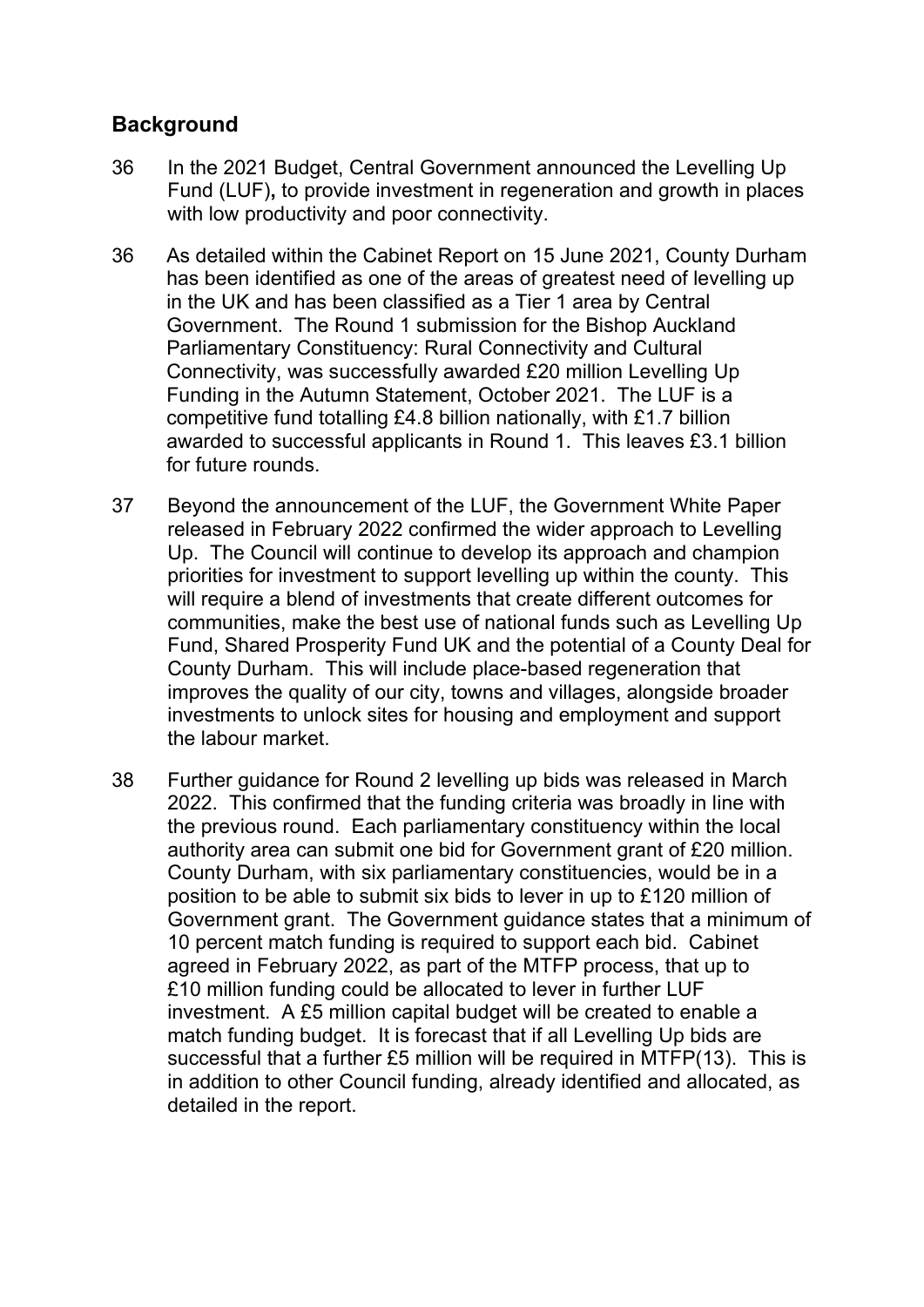- 39 Local authorities are the accountable body for all bids and the guidance is clear that engagement with, and the support of, the local Member of Parliament for each area is required. There is also an opportunity for a wider regional transport bid or cultural bid of up to £50 million.
- 40 Bids of up to £20 million per parliamentary constituency can include a maximum of three cohesively connected projects, must commence spend by March 2023 and be delivered with financial completion by March 2025. Business cases must demonstrate need, deliverability, strategic fit and value for money. The three priority areas for scheme investment remain as the following:
	- **Transport** public transport, active travel, bridge repairs, bus priority lanes, local road improvements, major structural maintenance, and accessibility improvements;
	- *Regeneration and town centre* **-** upgrade eyesore buildings and dated infrastructure, acquire and regenerate brownfield sites, invest in secure community infrastructure and crime reduction, and bring public services and safe community spaces into town and city centres; and
	- *Cultural* **-** regenerating, or creatively repurposing museums, galleries, visitor attractions (and associated green spaces) and heritage assets as well as creating new community-owned spaces to support the arts and serve as cultural spaces.
- 41 The Government has specified that projects should target improvements in pockets of deprivation and contribute towards carbon net zero targets.
- 42 The deadline for submitting Round 2 proposals for 2022/23 funding awards is **6 July 2022**, and priority will be given to projects that can commence capital spend on the ground in 2022/23. Successful bids will be announced in the Autumn Statement 2022.
- 43 Government has been very clear that projects must be ready to deliver and have an advanced business case for this deadline, which realistically means that only those projects that were already at an advanced stage could reasonably be submitted.
- 44 Although Government announced that there would be three bidding rounds when Round 1 was announced, the most recent Levelling Up White Paper and subsequent guidance on Round 2 are silent on the issue. The working assumption is therefore, that there will not be a Round 3.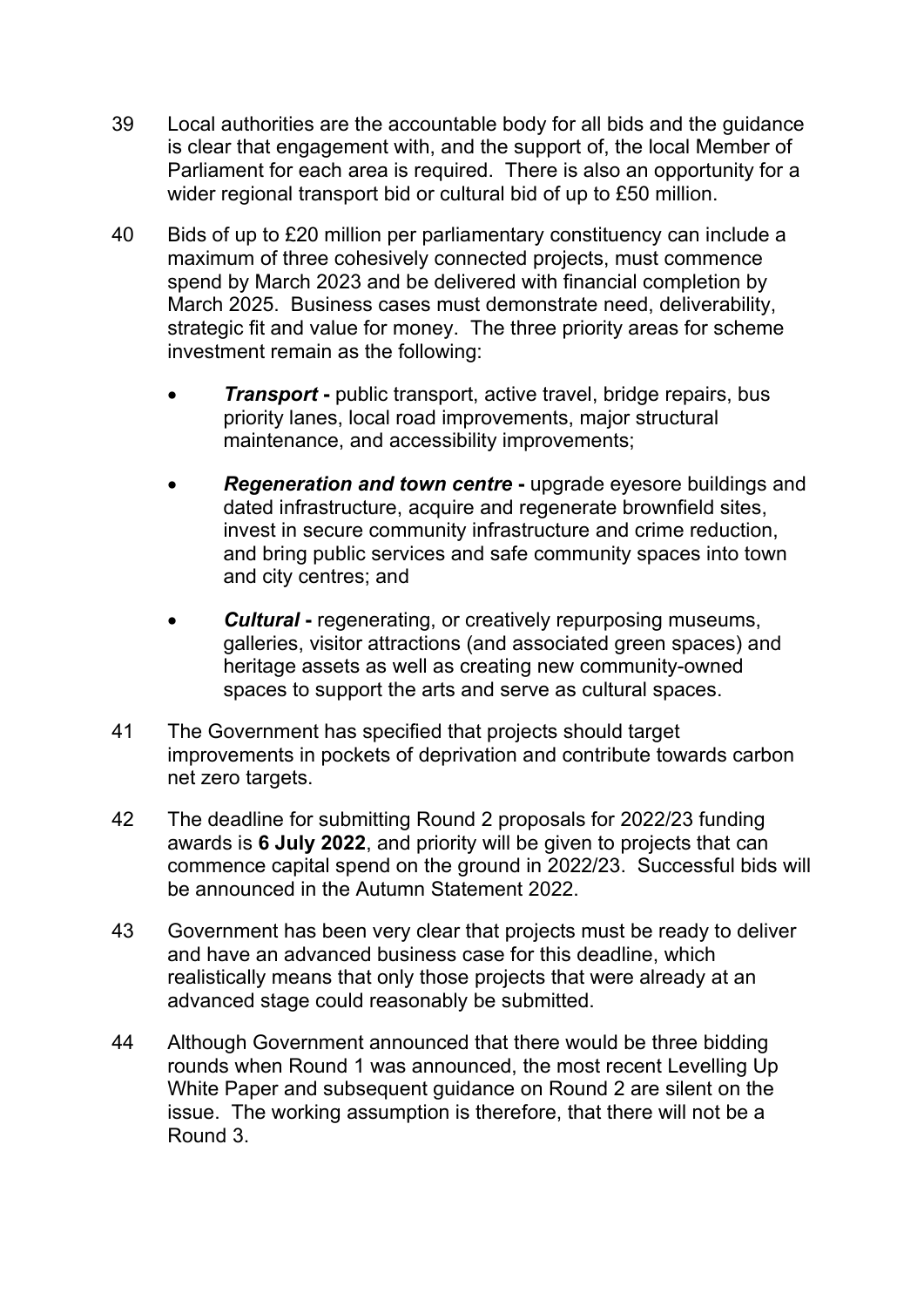45 Local authorities, as Responsible Bodies for developing the bids, have received £125,000 capacity funding to support the development of future bids, however, the development costs of a full programme of levelling up proposals will be substantially higher overall. Cabinet earmarked reserves to accommodate the estimated cost of developing robust bids. Some of this funding could be capitalised should the bids be approved and confirmation by the Department for Levelling Up, Housing and Communities (DLUHC).

## **Developing a Levelling Up Pipeline, Shortlist and Determining Priorities**

- 46 Since July 2021, officers have considered the development of potential schemes in line with anticipated funding criteria for Round 2.
- 47 This approach has considered existing priorities, desk top review, benefits assessments, substantial masterplanning across several towns, local councillor, MP and stakeholder engagement. A range of appropriate schemes have been developed across the remaining parliamentary constituencies to support transport connectivity, culture, heritage and regeneration in the city, town centres and villages. These have accounted for the need to be aligned to the LUF criteria and gateway assessment, being able to commence delivery in 2022/23 and achieve financial completion by March 2025.
- 48 Given the tight timescales for Round 2 since the funding criteria announcement in March 2022, gateway criteria within the LUF requirements and the quantifiable economic benefits that need to be demonstrated, considerable work is underway to develop a further five bids. It is proposed that five bids are submitted by the 6 July 2022 deadline. These proposals address socio-economic needs, transport barriers and cultural ambitions within each locality. A summary of each parliamentary constituency area bid is outlined as follows:

#### **City of Durham: Enhance and Maintain Transport Assets to Support Durham City's Economy**

- 49 A £20 million Levelling Up government grant is being sought to contribute to the delivery of three schemes that will collectively enhance and maintain Durham City's economy. The schemes support economic development through transport and cultural led regeneration. The schemes proposed are:
	- (a) Bowburn Relief Road tackling traffic capacity constraints to bring forward Phase 3 of Integra 61, by reassigning traffic away from Junction 61 and Bowburn village (A177). This will be achieved with a new road, routing through the Integra Site and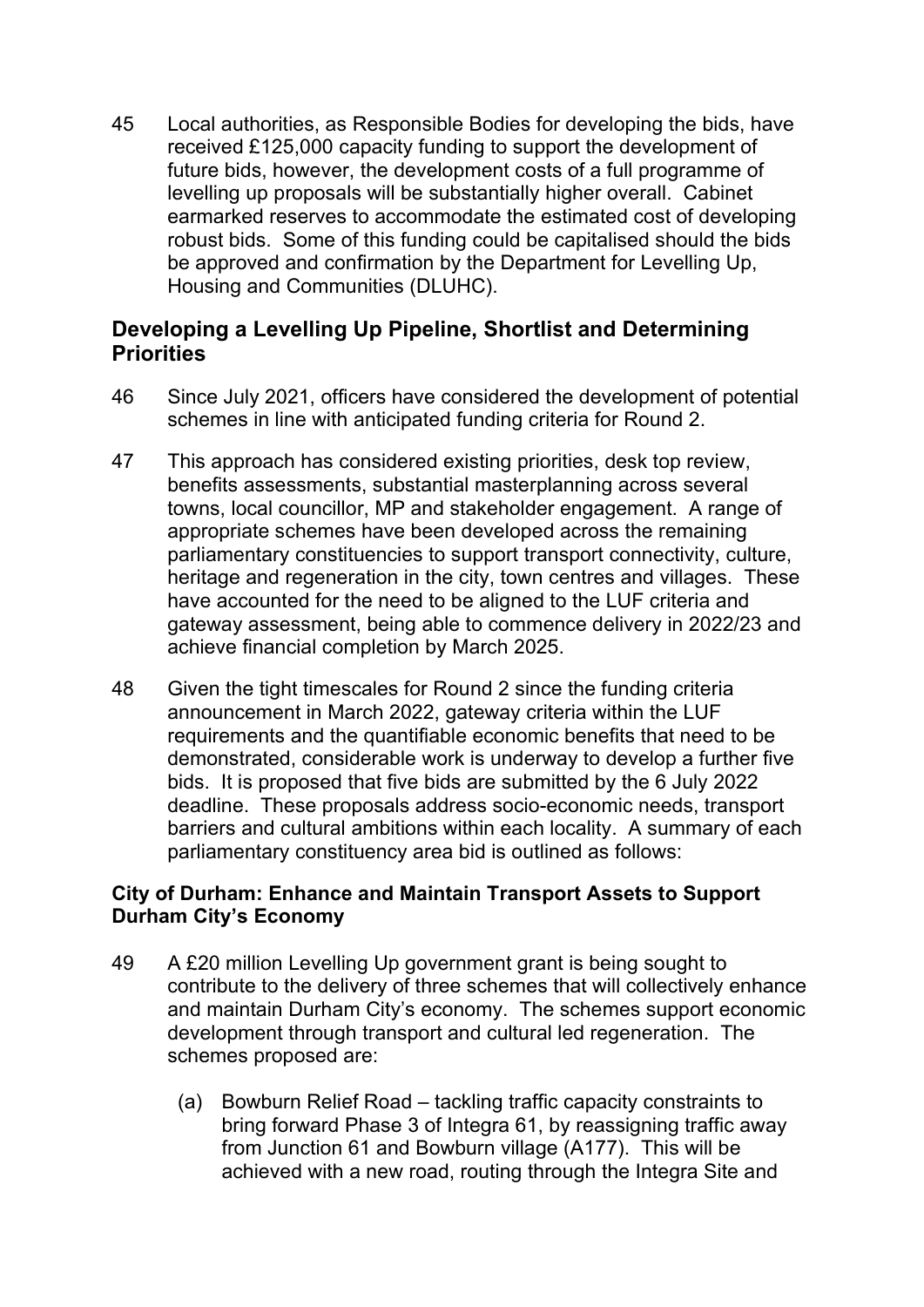routing parallel to the Leamside Line, linking the A688 south of Integra 61 and the A177 north of Bowburn village. A link will be provided under the Leamside Line connecting to Integra Phase 3;

- (b) City Centre active mode connectivity, linking new and existing cultural attractions. Cultural attractions including the DLI, Wharton Park, Crook Hall, Elvet Park, Peninsula, and the Riverbanks will be better linked for visitors. Health and wellbeing will be enhanced through active mode connectivity linking residential areas with the city centre;
- (c) Stabilisation of A690 ensuring the A690 remains open and there are no adverse impacts on the A1(M) or the wider city.
- 50 The schemes have strong labour supply, transport, active mode, amenity, land value and cultural benefits. The logic chain in Appendix 3 illustrates how the levelling up proposals will tackle problems, meet strategic objectives and deliver levelling up outcomes for the constituency. The MP has shown support for economic growth and job creation within the parliamentary constituency. These proposals will enhance the county's approach and ambition to secure the City of Culture 2025 by enhancing existing cultural assets connectivity, promoting the natural environment within the city centre and boosting the riverbanks as a destination.
- 51 The total forecast cost for three investment is £31.5 million. There is a private sector commitment for £4 million match, with £4 million to be allocated from allocated Council Highway Maintenance funding. A further £1.5 million match is already in place for highways maintenance works on the Peninsula which will be utilised as match funding. In addition, £20 million of LUF Government grant will be bid for. The report seeks approval for a further £2 million capital investment in support of these proposals, with a MTFP12 request approved in February for this amount. The table below outlines the estimated funding profile and match funding requirements: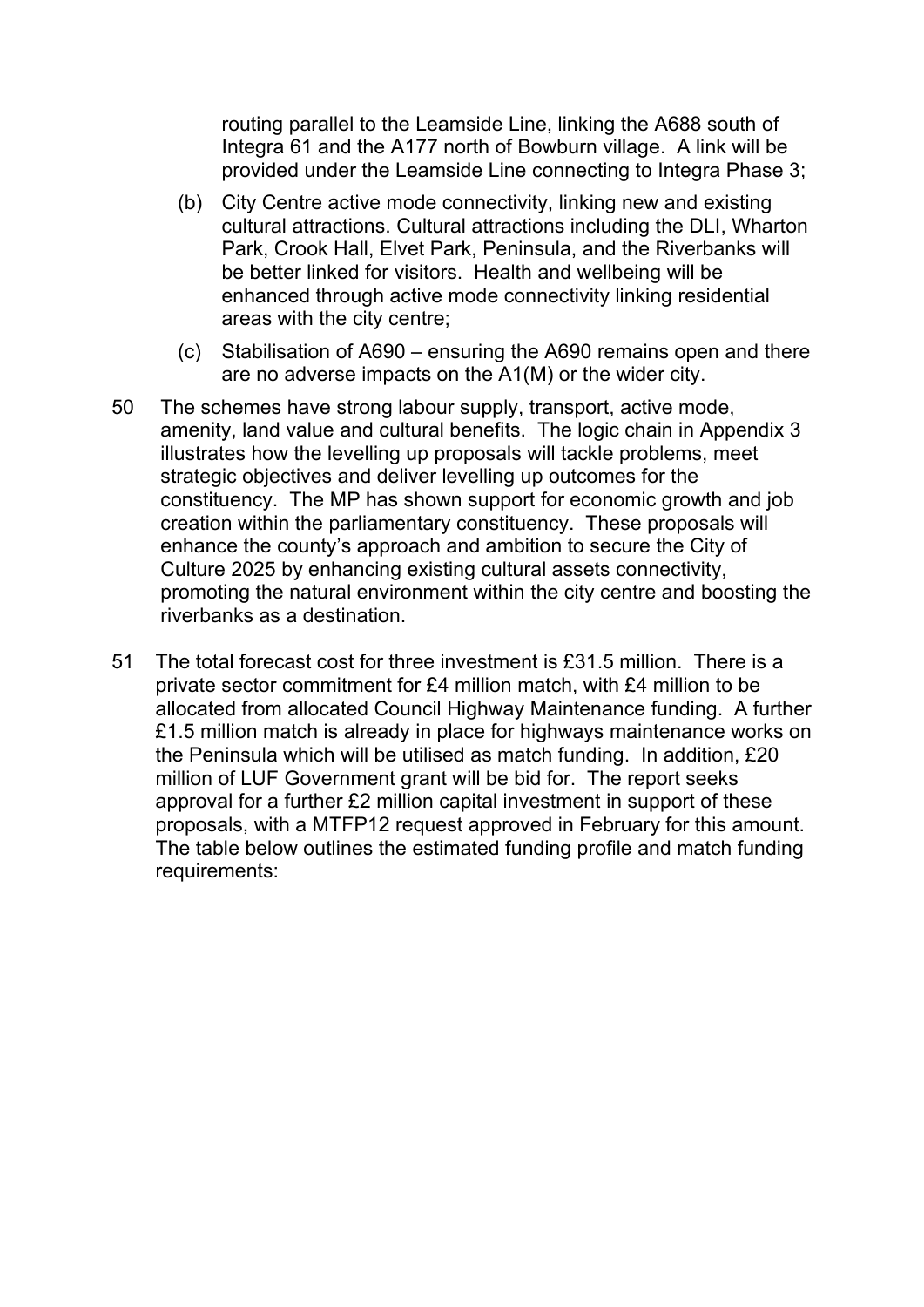| <b>Proposed Schemes</b>                                | <b>LUF Grant</b> | <b>DCC Match</b> | <b>Private</b> | <b>Total</b> |
|--------------------------------------------------------|------------------|------------------|----------------|--------------|
|                                                        |                  |                  | <b>Match</b>   |              |
| Bowburn relief road                                    | £7m              |                  | £4m            | £11m         |
| Active mode<br>connectivity to<br>cultural attractions | £8m              | £1.5 $m^*$       |                | £9.5m        |
| <b>Stabilisation A690</b>                              | £5m              | $£2m + £4m**$    |                | £11m         |
| Total                                                  | £20m             | £7.5m            | £4m            | £31.5m       |

\*Existing DCC Highways commitment

\*\* DCC highways (£4m over 2 years)

- 52 The main issues and risks to developing and delivering these packages as part of a Round 2 submission are as follows:
	- agreeing options with landowners to enable acquisition and land assembly;
	- interdependencies with private landowners and developers plans.
- 53 A mitigation strategy is being developed and programmes for all projects will determine milestones and expenditure requirements both for development and delivery of the proposed proposal for this constituency.

#### **Easington: Horden Regeneration - Wellbeing and Quality of Life**

- 54 A £20 million Levelling Up grant is being sought to contribute to the delivery of three schemes that will support wellbeing and quality of life improvements as part of a longer-term approach to housing led regeneration within Horden. The schemes support regeneration through the new and enhanced community assets on brownfield land, improving local streets and enabling housing development land. The long term plan for Horden has previously enjoyed support from local residents and a detailed report on the regeneration strategy, phases to be delivered, acquisition and demolition strategy, funding opportunities and partner procurement will be presented to Cabinet in the Autumn. The Levelling Up schemes proposed are:
	- (a) Enabled Residential Land to provide land for social housing and the ability to rehouse residents from existing homes in order to allow for the proposed demolition in the numbered streets area of Horden. The two sites are under consideration;
	- (b) Community Assets on brownfield land. This will include a woodland plantation and a nature reserve site, linking to active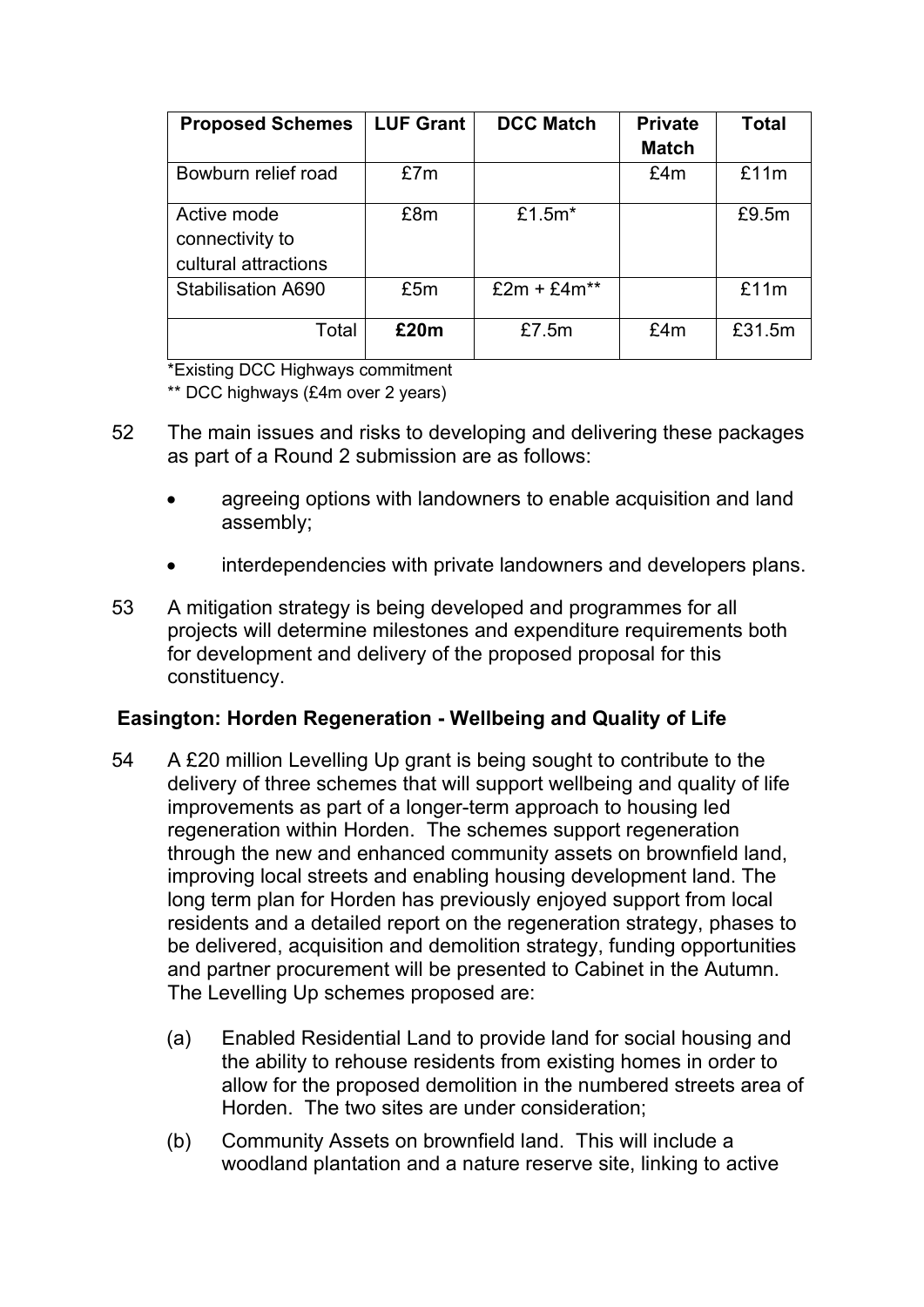mode routes as well as the Heritage Coast. A new community building will provide flexible space and gardens for community use to enhance existing provision;

- (c) Improving local streets, which are to remain after the masterplan. This will target neighbourhoods that will benefit most from an uplift in the streets where people live. It will encourage modal shift to non private car use with active mode routes, including connectivity improvements from Horden Rail Station to Peterlee town centre. The addition of street trees and landscaping will improve environmental standards. Signing will be reviewed to reduce clutter, improve direction signing and replace street names.
- 55 The bid will generate strong wellbeing, cultural, active mode, amenity and land value benefits. The MP has shown strong support for housing led regeneration in Horden. These proposals will enhance the approach for longer term housing regeneration within this community, supporting the housing mix and choice available to residents. A visit from the DLUHC identified they were supportive of the approach with the LUF criteria for this Round 2 proposal.
- 56 The total forecast cost for these three investments is £22 million. The report seeks approval for a £2 million capital investment in support of these proposals, with a MTFP12 request approved in February 2022 for this amount. This will be in addition to a requirement for £20 million Government grant. The table below outlines the estimated funding profile and match funding requirements:

| <b>Proposed Schemes</b>  | <b>LUF Grant</b> | <b>DCC Match</b> | Total |
|--------------------------|------------------|------------------|-------|
| Enabled residential land | £20m             | £2m              | £22m  |
| New and Improved         |                  |                  |       |
| community assets         |                  |                  |       |
| Improving connectivity   |                  |                  |       |
| Total                    | £20m             | f2m              | f22m  |
|                          |                  |                  |       |

- 57 The main issues and risks to developing and delivering these packages as part of a Round 2 submission are as follows:
	- land condition of DCC owned land to deliver enabled land;
	- capacity and viability to incorporate enabled land within the Council Housing Programme to deliver social housing via this route;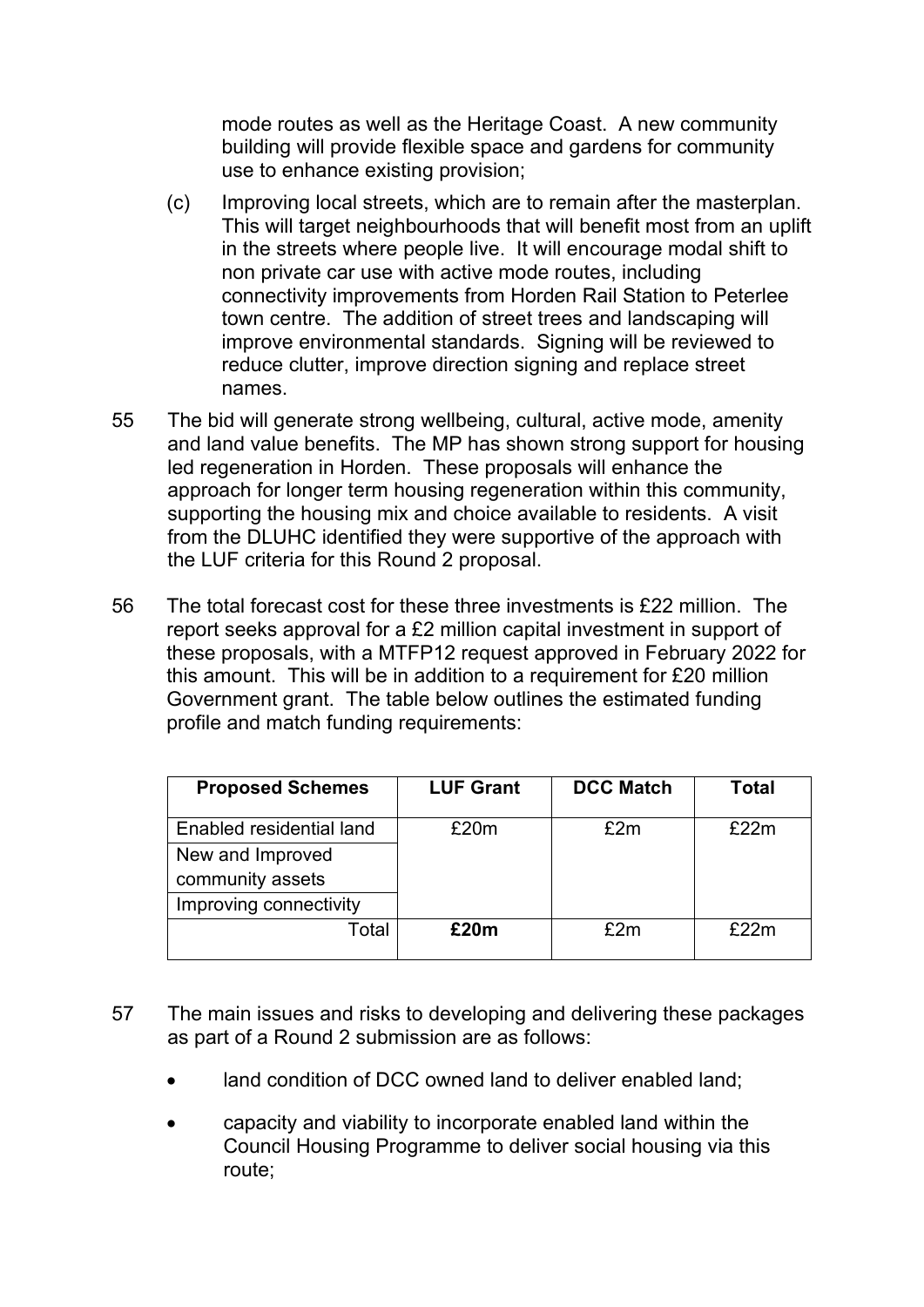- demand, operational, revenue requirements and subsidy control implications for the delivery of the new community facility;
- community consultation, interdependencies and messaging aligned to the housing led regeneration planned for the numbered streets areas within Horden.
- 57 A mitigation strategy is being developed and programmes for all projects will determine milestones and expenditure requirements both for development and delivery of the proposed proposal for this constituency.
- 58 The Council remain committed to the longer term housing led regeneration within Horden and have committed £ 6 million toward this work. Proposals in the numbered streets include the replacement of poor quality housing with new, high quality and a better mix of homes, new community facilities, improved public spaces and better connectivity with parks, green space and walking and cycling routes. A delivery strategy that includes how best to phase the work and what the initial investment of the £ 6 million will be spent on is expected to be complete in Autumn 2022. Consultation is taking place between 26 May and 10 June 2022 to provide an update on the Levelling Up proposals and the wider housing masterplan.

#### **North Durham: Stanley Regeneration**

- 59 A £20 million Levelling Up government grant is being sought to contribute to the delivery of three schemes that will support high street regeneration, boost economic growth, encourage modal shift and tackle known congestion issues on the A693. The schemes proposed are:
	- (a) High street regeneration will bring a range of buildings back to life and into use to revitalise the town centre. Improve the wellbeing and cultural offer at the Louisa Centre, enhance public realm, provide managed workspace and flexible events space. The refurbishment of the bus station will also be included to improve public transport user journey when visiting and arriving to the town;
	- (b) Decongestion improvements along the A693, including at the Asda Roundabout and Oxhill junction, also allowing for improved public transport journey times and punctuality;
	- (c) Active mode improvements linking key nodes such as the Academy and High Street with residential areas. The town will be better connected to the Coast 2 Coast route, promoting the town centre as a stop off point, including a new cycle hub near to the Louisa Centre.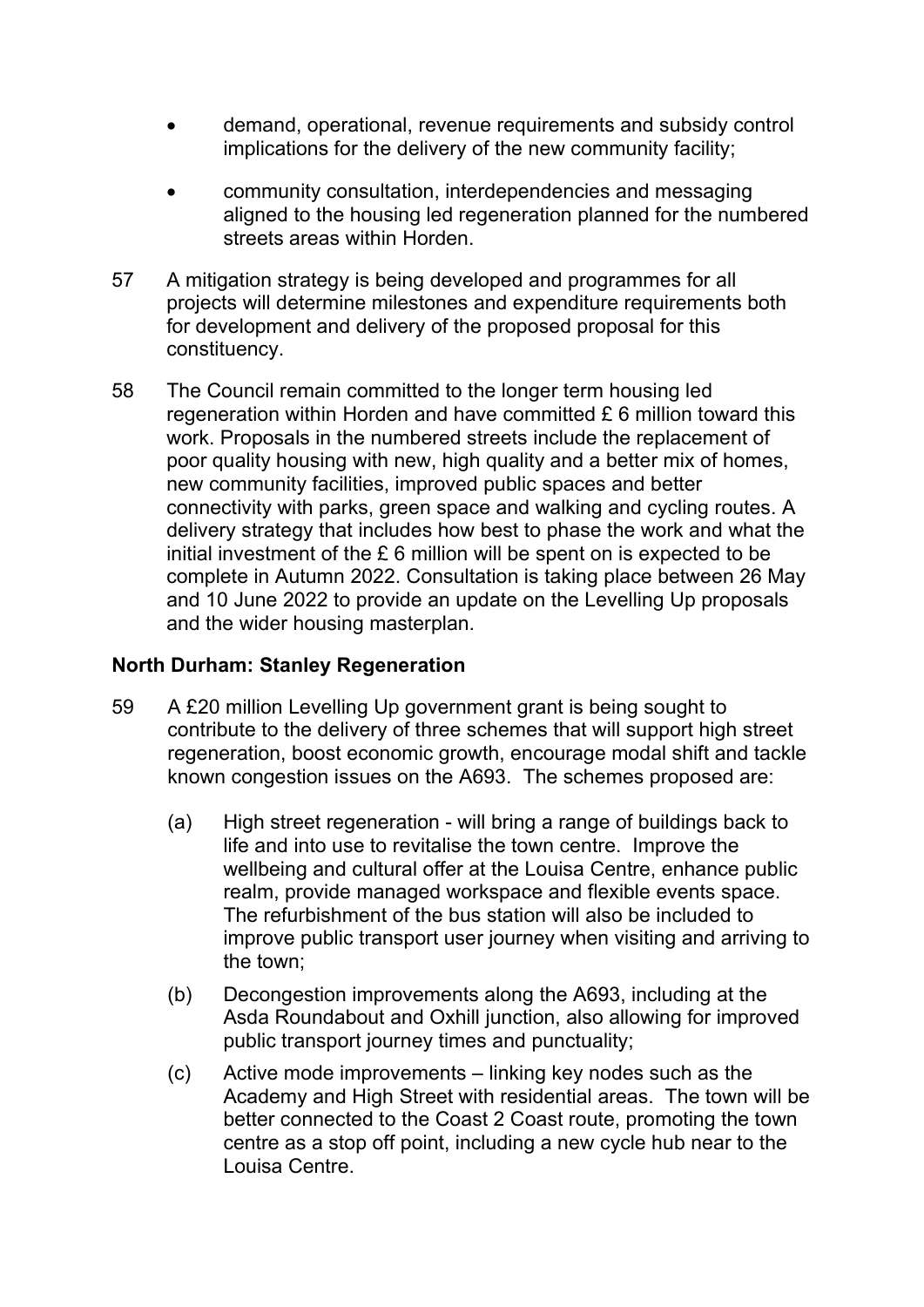- 60 The bid will generate significant transport, journey quality, active mode, amenity, land value, health and wellbeing and labour supply benefits. The MP has shown support for regeneration within the town. These proposals will enhance the regeneration approach outlined within the Stanley Regeneration Masterplan.
- 61 The total forecast cost for three investment is £27.9 million. This includes £4.5 million funded either as part of the Council's Accomodation Programme or from capital contingencies, £1.4 million from the Council for the maintenance of the Louisa Centre, and a £20m LUF government grant requirement. The report seeks approval for a further £2 million capital investment in support of these proposals, with a MTFP12 request approved in February for this amount. The table below outlines the estimated funding profile and match funding requirements:

| <b>Proposed</b><br><b>Schemes</b> | <b>LUF</b><br><b>Grant</b> | <b>Existing DCC</b><br><b>Match</b> | <b>New</b><br><b>DCC</b><br><b>Match</b> | <b>Total</b> |
|-----------------------------------|----------------------------|-------------------------------------|------------------------------------------|--------------|
| <b>High street</b>                | £14.25m                    | £4.5 $m^*$                          |                                          | £20.15m      |
| regeneration                      |                            | £1.4m**                             |                                          |              |
| Decongestion                      | £4.5m                      |                                     | £1m                                      | £5.5m        |
| improvements                      |                            |                                     |                                          |              |
| <b>Active Mode</b>                | £1.25m                     |                                     | £1m                                      | £2.25m       |
| Total                             | £20m                       | £5.9m                               | £2m                                      | £27.9m       |

\* Funded either as part of Accommodation Programme or from capital contingencies \*\*Existing DCC Leisure commitment for refurbishment of Louisa Centre

- 62 The main issues and risks to developing and delivering these packages as part of a Round 2 submission are as follows:
	- securing option agreements, land acquisition and land assembly to deliver high street regeneration proposals in line with delivery timescales;
	- interdependencies with the Leisure Transformation Programme delivery at the Louisa Centre;
	- package of several projects as part of the high street regeneration as opposed to one project could be viewed as a programme;
	- considering packages due to estimate costs versus benefits and therefore subject to change within the three areas outlined.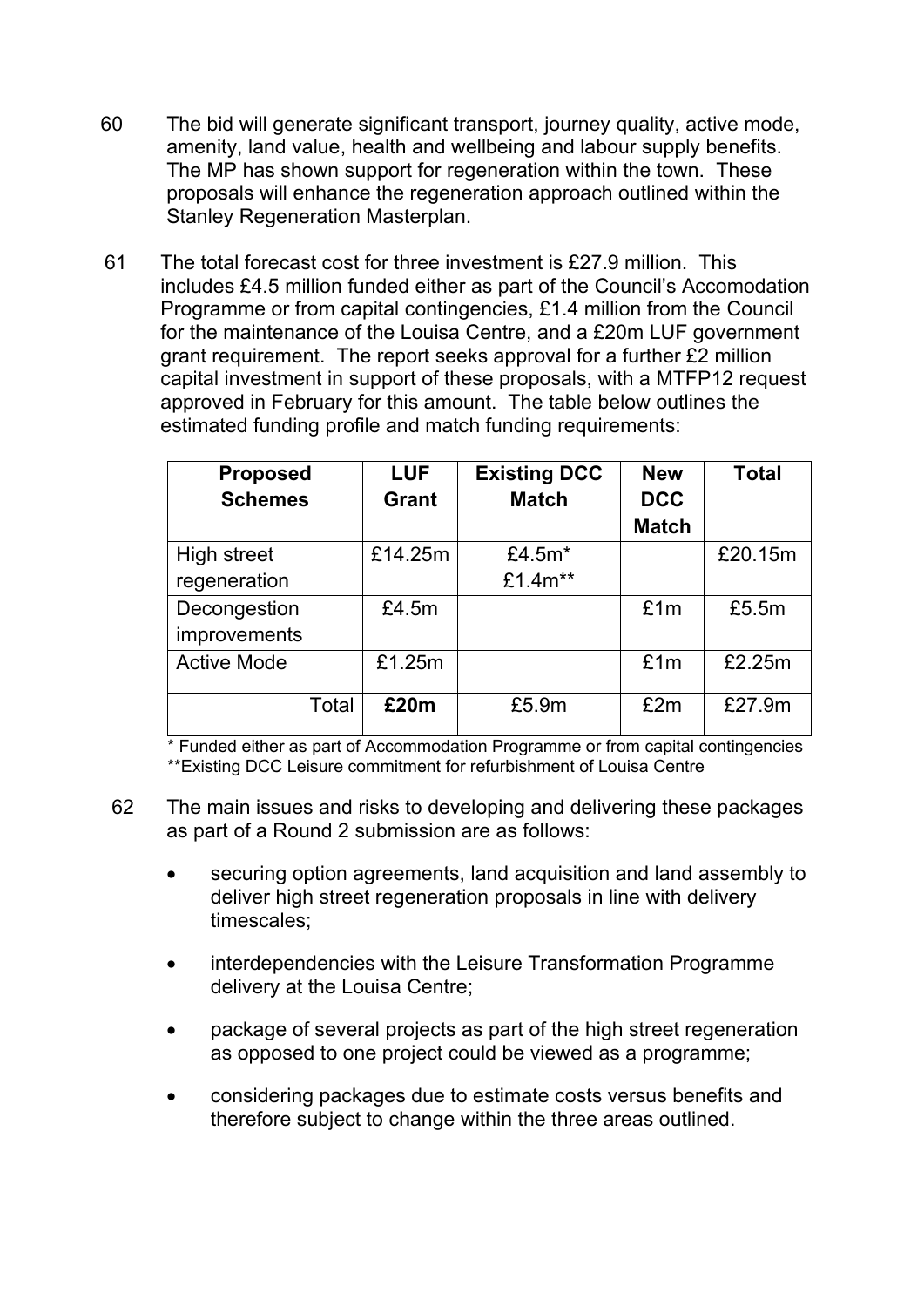67 A mitigation strategy is being developed and programmes for all projects will determine milestones and expenditure requirements both for development and delivery of the proposed proposal for this constituency.

## **North West Durham: 3 Towns Regeneration - Strong, Connected and Active Towns**

- 68 A £12 million Levelling Up government grant is being sought to contribute to the delivery of three schemes that will enhance recreational facilities, support wellbeing, improve active mode provision and boost high street regeneration across the three towns of Crook, Willington and Tow Law. The schemes proposed are:
	- (a) Town Park and Leisure improvements across the towns with a new community hub and park in Crook, new MUGA and events space at Willington Park and MUGA, football pitch improvements, BMX track and skate park at Tow Law;
	- (b) Stronger Towns through High street regeneration and employment growth – enabling infrastructure to support development at Low Willington Industrial Estate, targeted improvement for the high street, wayfinding and public realm;
	- (c) Active mode and sustainable streets new and upgraded cycling and walking routes between Crook and Willington, and better connecting onto longer distance routes connecting to Durham and Bishop Auckland. Active mode improvements within each of the three settlements will also be implemented. New EV charging infrastructure in key locations across all three settlements to support and encourage sustainable travel.
- 69 The schemes' designs, costs and benefits are being refined however will deliver wellbeing, active mode, amenity, land value and cultural benefits. The MP has shown support regeneration across the three towns.
- 70 The total forecast cost for three investments is £14 million. This report seeks approval for £2 million match funding to realise the proposed investment. The table below outlines the estimated funding profile and match funding requirements:

| <b>Proposed Schemes</b>         | <b>LUF Grant</b> | <b>DCC Match</b> | Total |
|---------------------------------|------------------|------------------|-------|
| <b>Town Parks and Leisure</b>   | f12m             | £2m              | £14m  |
| <b>High Street Regeneration</b> |                  |                  |       |
| Active Mode and                 |                  |                  |       |
| <b>Sustainable Streets</b>      |                  |                  |       |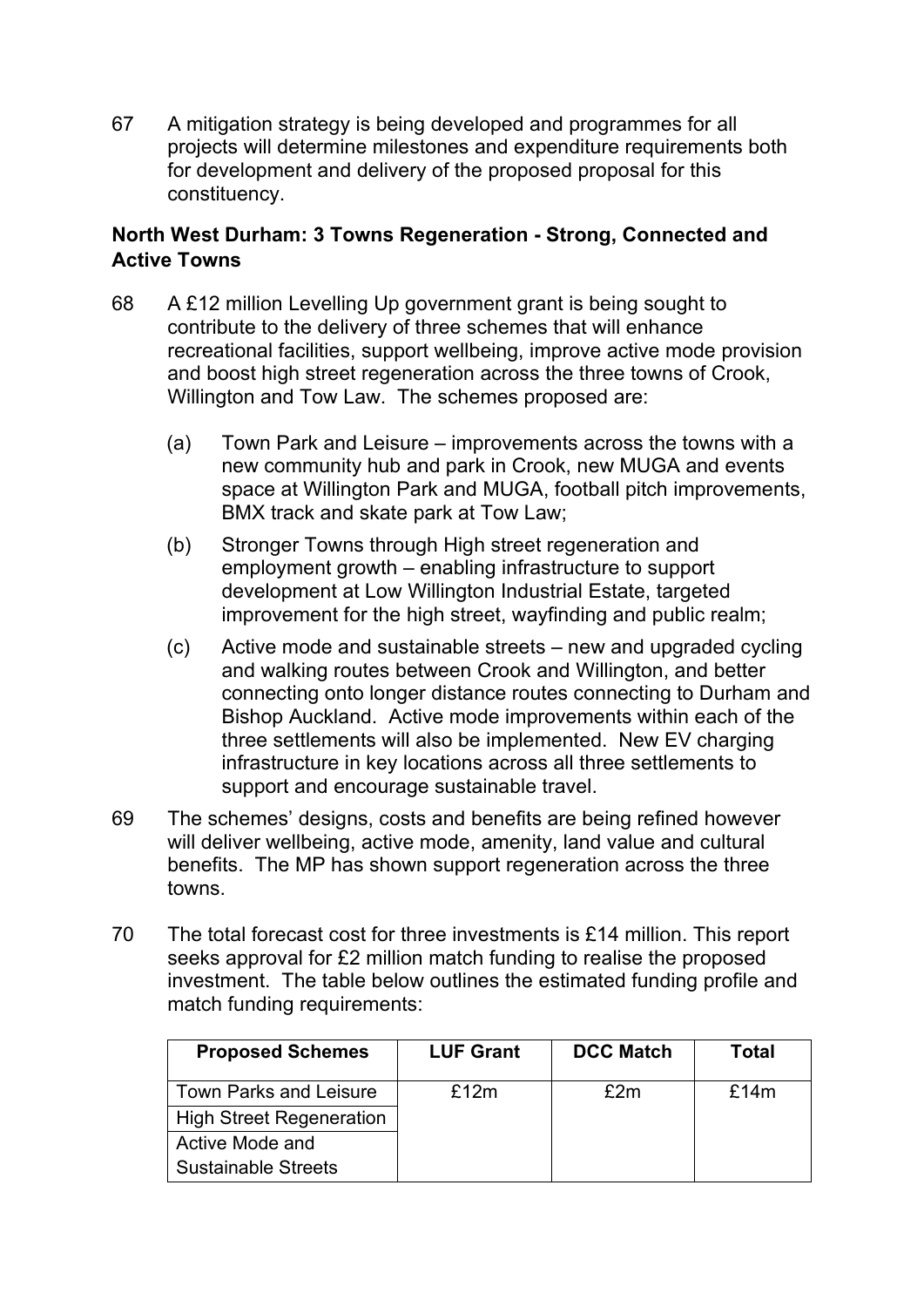| $T$ otot $\sim$<br>ula. | \$12m | $\sim$<br>$- - - - -$ | $\Delta$<br><b>TIII</b><br>- |
|-------------------------|-------|-----------------------|------------------------------|
|                         |       |                       |                              |

- 71 The main issues and risks to developing and delivering these packages as part of a Round 2 submission are as follows:
	- thematic and packages of projects approach may weaken the bid position. Strong narrative but does look like a programme. Preferred Towns Deal approach was no longer feasible due to the omission from the Round 2 funding criteria;
	- demand, operational, revenue requirements and subsidy control implications for the delivery of new community facilities.
- 72 A mitigation strategy is being developed and programmes for all projects will determine milestones and expenditure requirements both for development and delivery of the proposed proposal for this constituency.

## **Sedgefield: Newton Aycliffe Regeneration**

- 73 A £20 million Government grant is being sought to contribute to the delivery of three schemes that will support high street regeneration, improved public transport provision, improve culture and wellbeing and enhance active mode connectivity within the town. The schemes proposed are:
	- (a) High street regeneration repurposing land and buildings within the town centre to provide improved flexible and amenity space, public transport interchange, reprovision of surface level car parking and improved commercial buildings. This will improve visibility and enhance the current inward-looking nature of the town centre;
	- (b) Enhancement of active mode routes across the town linking employment locations, rail stations, green spaces, parks and residential areas;
	- (c) New Cultural and Wellbeing offer within the town centre to enhance service provision, attracting more footfall and providing a cultural family attraction alongside the existing leisure and library services within the town.
- 74 The schemes will generate strong transport journey quality, active mode, amenity, land value and cultural benefits. The MP has shown strong support for regeneration within the town. These proposals will enhance the regeneration approach the town Masterplan.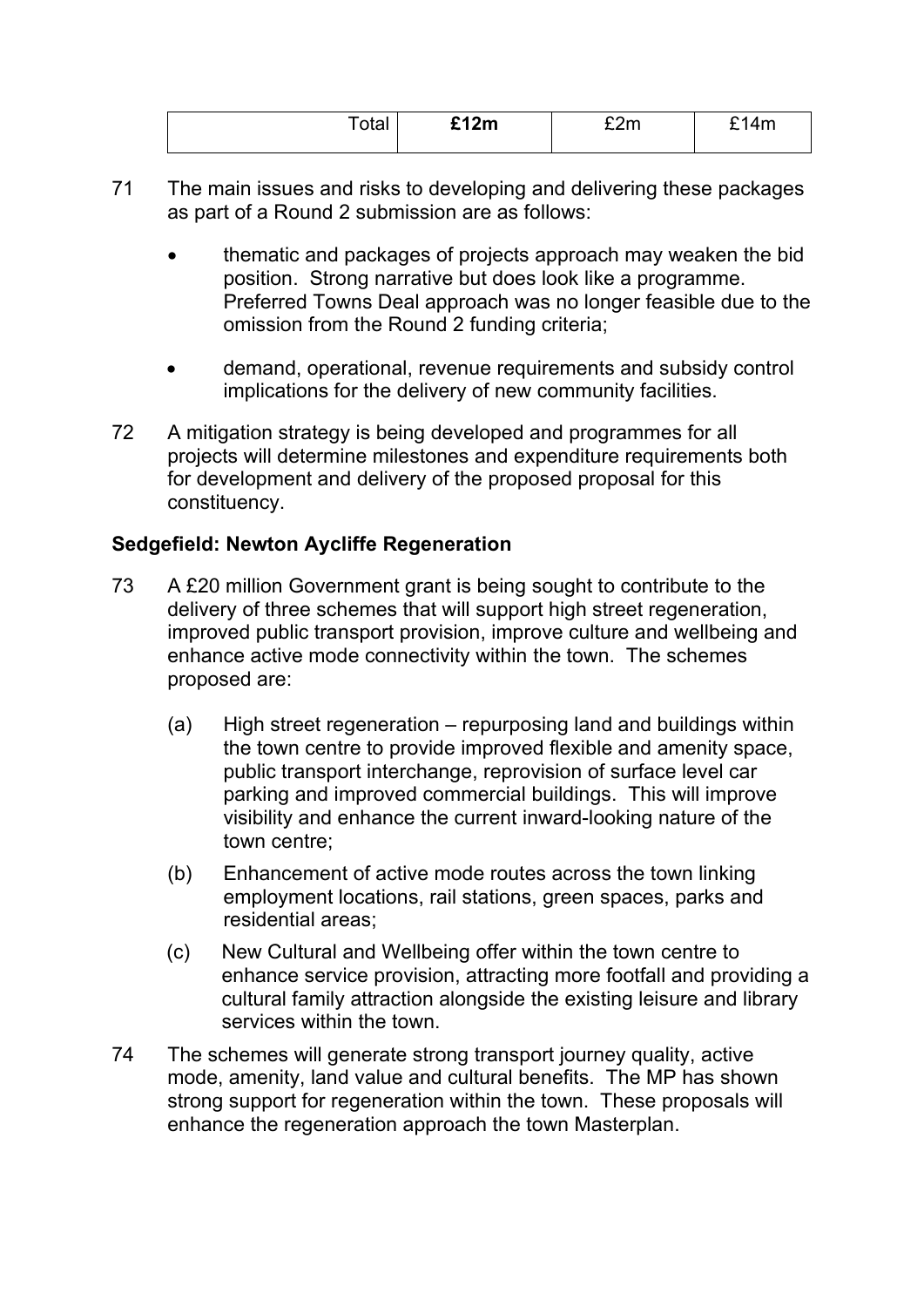75 The total forecast cost for three investment is £22 million. The report seeks approval for a further £2 million capital investment in support of these proposals, with a MTFP12 request approved in February 2022 for this amount. This will be in addition to a £20 million government grant requirement. The table below outlines the estimated funding profile and match funding requirements:

| <b>Proposed Schemes</b>       | <b>LUF Grant</b> | <b>DCC Match</b> | <b>Total</b> |
|-------------------------------|------------------|------------------|--------------|
| High street regeneration      | £9m              |                  | £9m          |
| Active mode                   | £7m              |                  | £7m          |
| <b>Cultural and Wellbeing</b> | £4m              | £2m              | £2m          |
| Hub                           |                  |                  |              |
| Total                         | £20m             | £2m              | £22m         |

- 78 The main issues and risks to developing and delivering these packages as part of a Round 2 submission are as follows:
	- land assembly to enable high street and cultural and wellbeing proposals within the town centre in line with the LUF delivery criteria;
	- subsidy control implications and operational models to enable high street and cultural and wellbeing proposals within the town centre in line with the LUF delivery criteria;
	- interdependencies with the Leisure Transformation Programme delivery at Newton Aycliffe Leisure Centre;
	- securing delivery partners and lease arrangements to deliver a new family based cultural attraction and wellbeing services in line with the LUF delivery criteria.
- 79 A mitigation strategy is being developed and programmes for all projects will determine milestones and expenditure requirements both for development and delivery of the proposed proposal for this constituency.

# **Finalising the Funding Proposals**

80 Final costings and economic analysis as part of business case development are being refined ahead of the LUF submission deadline for all five bids on **6 July 2022**. In summary, the total financial requirement and contributions across all five proposed proposals are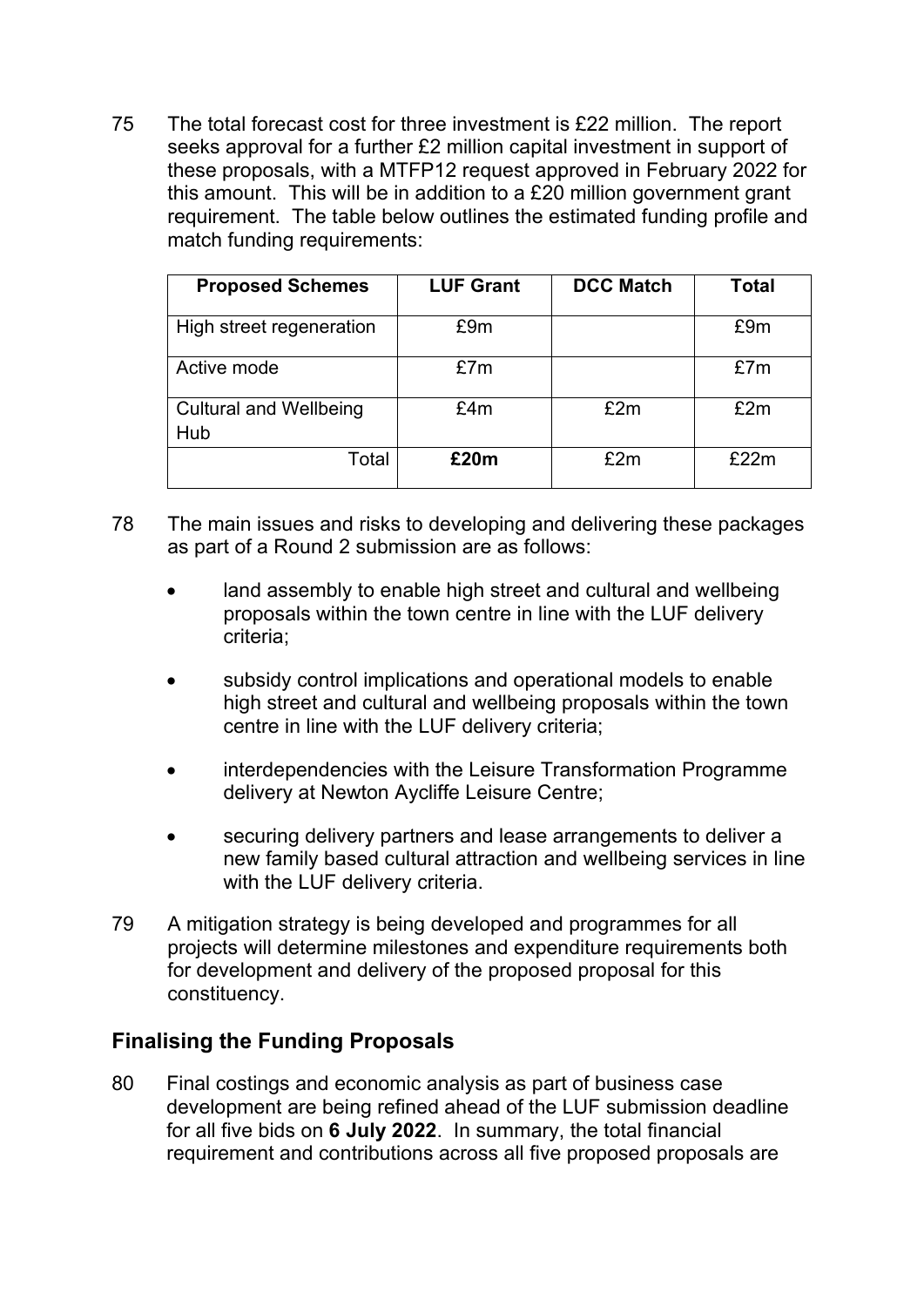outlined in the table below. The potential Council match required is £10 million to lever £92 million of LUF resources.

81 In summary, the total financial requirement and contributions across all five proposed proposals are outlined below:

| <b>Parliamentary</b> | <b>LUF</b> | <b>Existing DCC</b> | <b>New DCC</b>   | <b>Private</b> | <b>Total</b> |
|----------------------|------------|---------------------|------------------|----------------|--------------|
| <b>Constituency</b>  | Grant      | <b>Match</b>        | <b>Match</b>     | <b>Match</b>   |              |
|                      |            |                     | <b>Requested</b> |                |              |
| City of              | £20m       | $£4m*$              | £2m              | £4m            | £31.5m       |
| Durham               |            | £1.5m**             |                  |                |              |
| Easington            | £20m       |                     | £2m              |                | £22m         |
| North Durham         | £20m       | £1.4m***            | £2m              |                | £27.9m       |
|                      |            | £4.5m****           |                  |                |              |
| <b>North West</b>    | £12m       |                     | £2m              |                | £14m         |
| Durham               |            |                     |                  |                |              |
| Sedgefield           | £20m       |                     | £2m              | <b>TBD</b>     | £22m         |
| Total                | £92m       | £11.4m              | £10m             | £4m            | £117.4m      |

\*£4m from DCC highway maintenance allocations

\*\* existing £1.5mm of highway maintenance funding

\*\*\* includes £1.4m of maintenance funding for the Louisa Centre

\*\*\*\* funded either as part of Accommodation Programme or from capital contingencies

- 82 The Council will be required to continue to develop projects at risk whilst the funding bids are assessed by Central Government. If the Council does not commit to this continued investment at risk then it may mean that the overall programme of projects is not then deliverable to the Government's timetable for implementation.
- 83 Cabinet have earmarked reserves to accommodate the estimated costs of developing robust bids. This required development funding is additional to the 10% match funding for each of the Constituency bids, with a total of £10 million. A £5 million capital budget will be created to enable a match funding budget as part of MTFP(12). It is forecast that if all Levelling Up bids are successful that a further £5 million will be required in MTFP(13).
- 84 It is not believed preparatory work to produce the bids could be claimed back, should the bids be successful. However, where possible development funding would be capitalised should the bids be successful. This would be subject to approval and confirmation by DLUHC.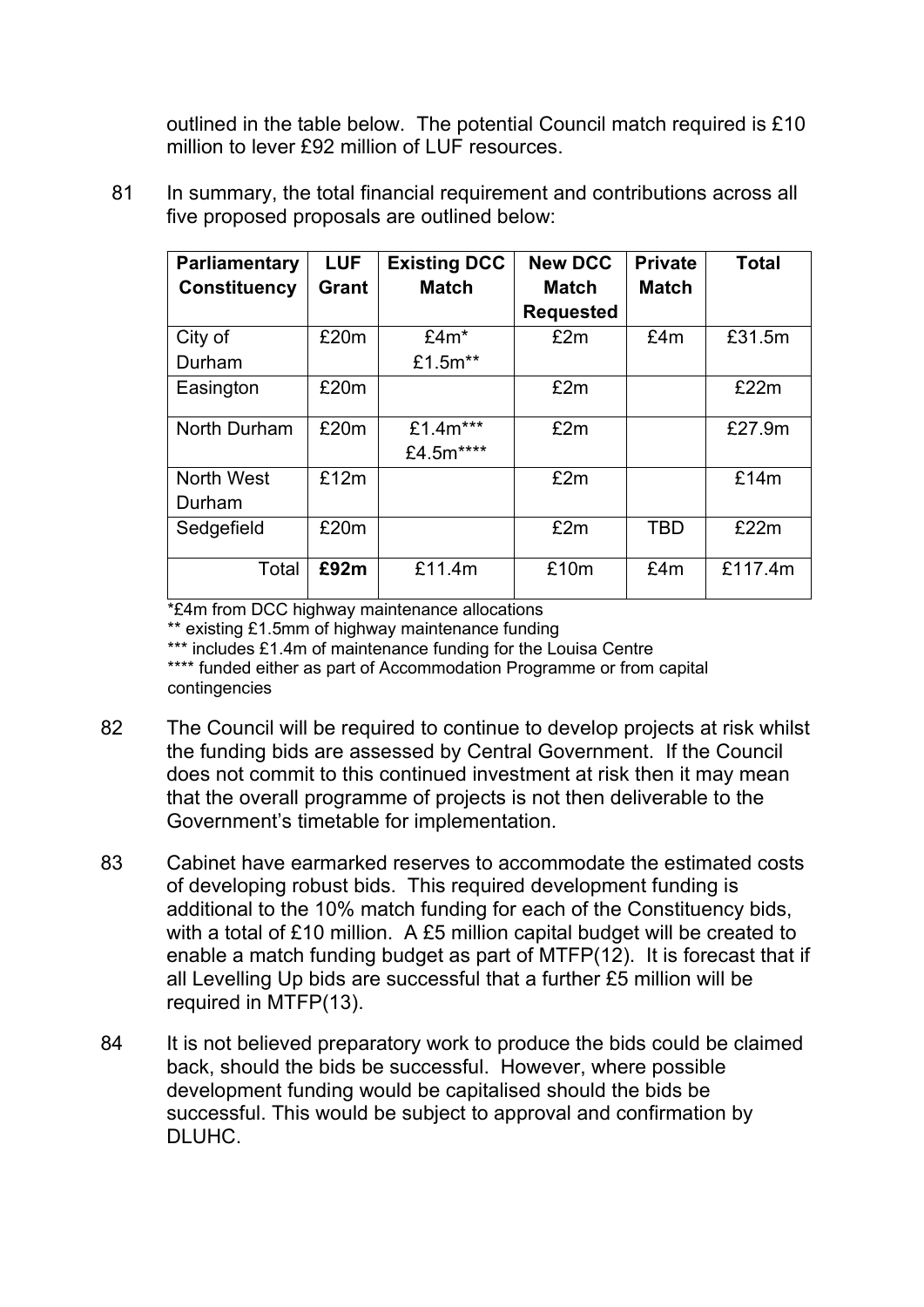## **Next Steps and Development Programme**

- 85 The next steps are to finalise the five LUF bids and business cases, undertake briefings with Cabinet Member leads, local stakeholders, public engagement and further engagement with MPs to ensure the best possible case for the proposal is submitted ready for the Round 2 deadline on 6 July 2021. Significant detailed work will be undertaken between the Cabinet meeting and submission.
- 86 This report seeks delegated authority for the Corporate Director of Regeneration, Economy and Growth and Corporate Director of Resources, in consultation with the Cabinet Portfolio Holder for Economy and Partnerships and the Cabinet Portfolio Holder for Resources, Investments and Assets and Deputy Leader and Cabinet Portfolio Holder for Finance to take all such decisions necessary to progress and finalise the Levelling Up proposal for Round 2 in advance of the 6 July 2022 submission deadline.

## **Background papers**

Cabinet Report: 15 June 2021 – Levelling Up Fund

## **Other useful documents**

Levelling Up Fund Round 2: prospectus - GOV.UK (www.gov.uk)

Levelling Up Fund Round 2: technical note - GOV.UK (www.gov.uk) Levelling Up Fund Round 2: application guidance (publishing.service.gov.uk)

## **Authors**

| <b>Heather Orton</b> | Tel: 03000 264715 |
|----------------------|-------------------|
| Craig MacLennan      | Tel: 03000 267103 |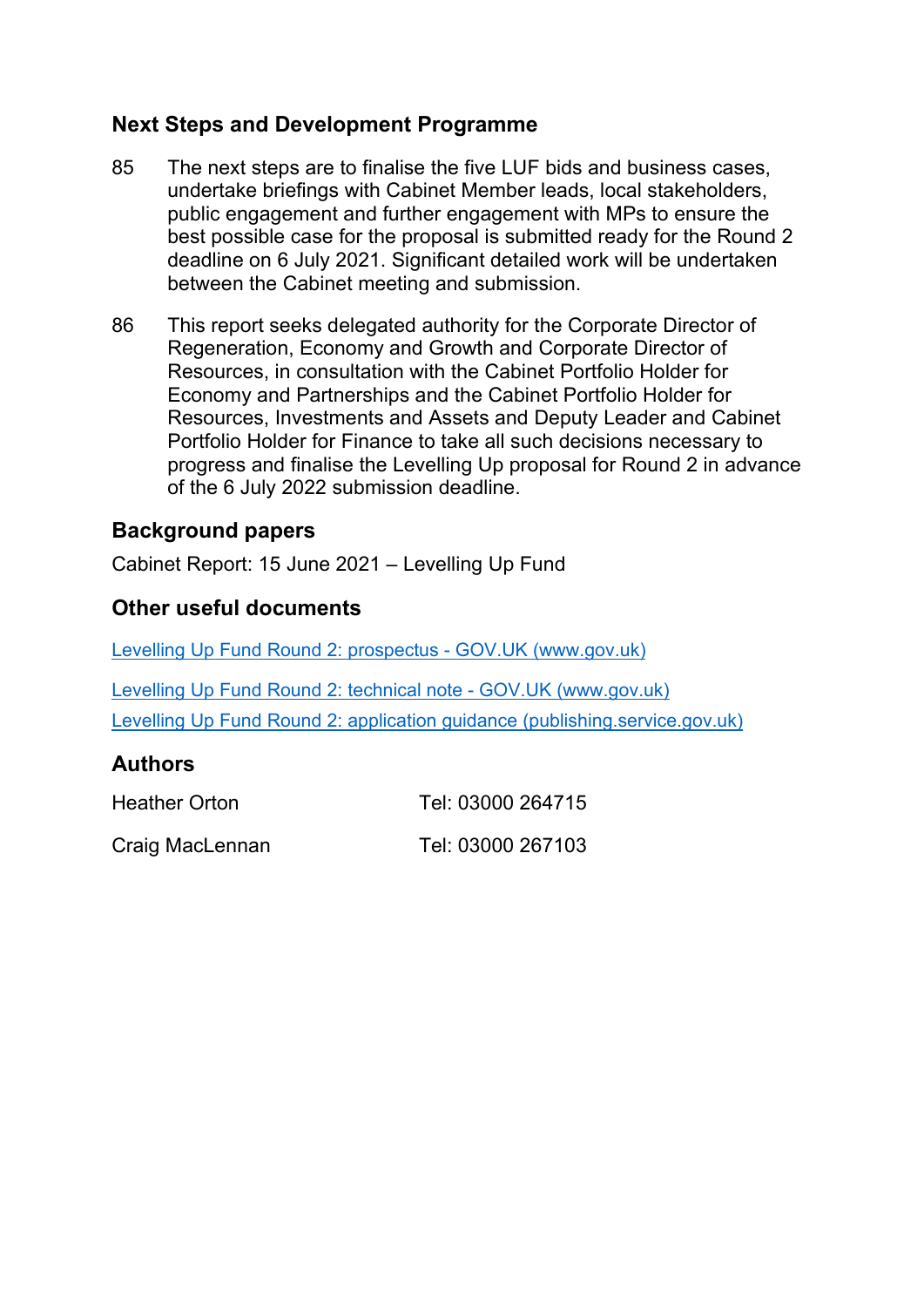# **Appendix 1: Implications**

## **Legal Implications**

Specialist advice for Subsidy Control has been sought across all five proposals. It is a requirement of all bids to state any subsidy control implications and as proposals incorporate private sector partners, various models of delivery and are not providing open access infrastructure, external expertise has been required.

Durham County Council does not own all the land associated with proposed LUF proposals. Consideration for land acquisitions and/or development arrangements to work alongside partners is being considered as part of each specific project proposal. Associated costs and risks to deliver desired ambitions for each specific scheme has been considered.

Demand, operational, revenue requirements and subsidy control implications for the delivery of the new community facilities are being considered as part of each specific project proposal.

#### **Finance**

The business case development process, economic modelling and financial assessment is being undertaken to ensure a robust approach to detailed costings and justifying the benefit cost ratio for the scheme proposals. Round 2 proposals need to commence capital costs in 2022/23 in order to meet gateway criteria and achieve financial completion by March 2025.

The total project costs for the five proposals is £117.4 million, inclusive of 15 percent quantified risk assessment value (consistent with project development stage) with £92 million sought through LUF and £10 million as match DCC funding.

The match funding agreed by Cabinet in February 2022 as part of the Medium Term Financial Plan (12) and this comfortably exceeds the 10 percent recommended match funding criteria set out in the LUF guidance. A £5 million capital budget will be created to enable a match funding budget. It is forecast that if all Levelling Up bids are successful that a further £5 million will be required in MTFP(13).

If the LUF grant is awarded, any eligible development costs would be included. Any overspend on the projects contained in the awarded schemes would have to be underwritten by the Council in line with other Government funded programmes. This represents a risk to the Council.

Whilst the Council has received £125,000 capacity funding to support the development of future bids, development costs of a full programme of five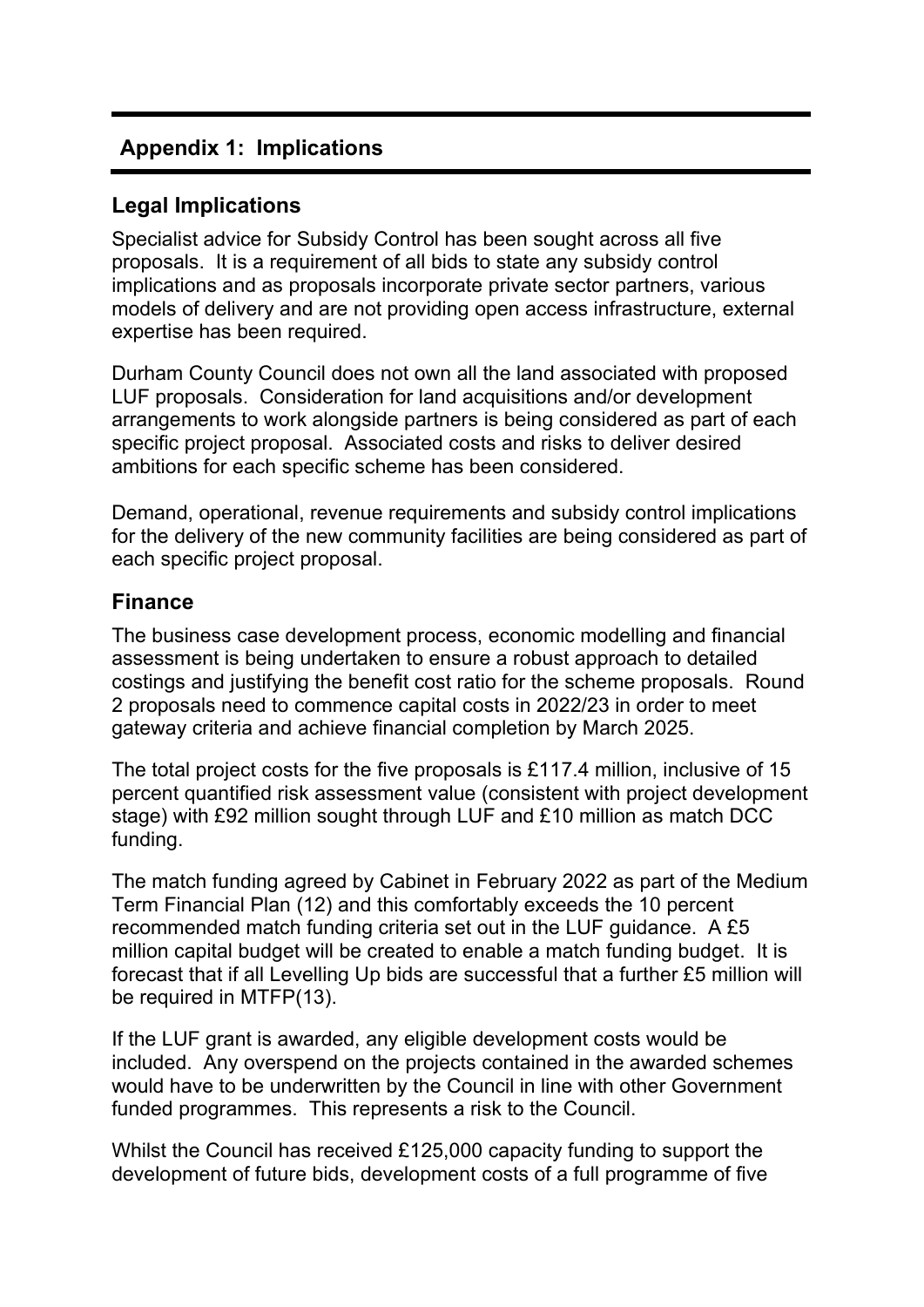Levelling Up proposals will be substantially higher overall. Earmarked reserves have been identified to support the development of the Levelling Up Fund bids. This required development funding is additional to 10% match funding for each of the Constituency bids.

# **Consultation**

As part of the Levelling Up Fund criteria all proposals must undergo effective consultation with the local community and stakeholders.

As part of the development of proposals, Masterplan consultation has taken place with the community to consider local priorities, needs and potential improvements. Some schemes, such as Horden have undertaken consultation over a longer period and this evidence will provide further context and justification for local priorities.

Existing priorities and consultation as part of wider engagement through the Area Action Partnerships have helped to inform area proposals.

Local Councillor engagement sessions were held in September 2021 and April 2022 to consider LUF priorities, direction of travel and fit of potential proposals. Further engagement has taken place with assigned Cabinet leads for each of the proposals.

MPs have been consulted throughout the proposal development process.

Stakeholder consultation has taken place through specific stakeholder groups and will continue until the end of June 2022. Additional public engagement is underway and will conclude in June 2022, seeking further local support and demonstrating the remit of the proposals.

# **Equality and Diversity / Public Sector Equality Duty**

The Council is committed to improving the quality of life for all. The Council will consider its Public Sector Equality Duty and how it is discharged on a proposal and project by project basis.

All design and works included will adhere to design standards and national policies for construction and highways. Consultation on proposals will seek to engage and represent a broad spectrum of stakeholders and the community.

# **Climate Change**

The Levelling Up Fund criteria prioritises the need to contribute towards net zero carbon output. All proposals will consider a quality-built environment and seek to use clean technologies and approaches that minimise carbon emissions, encourage active travel and the reduction of motorised vehicles.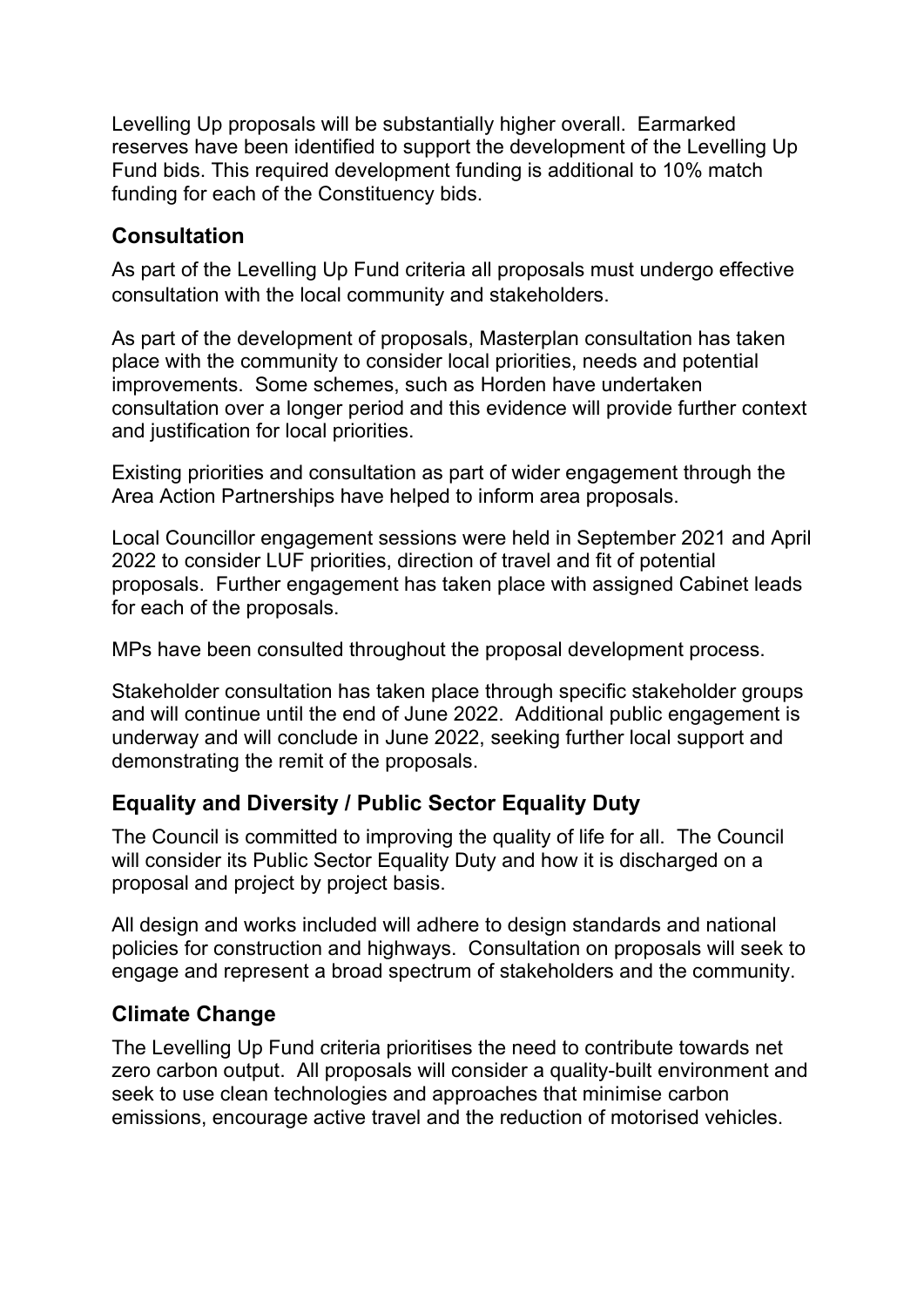# **Human Rights**

All tenants, landowners and existing site occupier rights will be considered in line with existing licence agreements, with appropriate consultation and notice periods provided as stipulated for each individual agreement/licence.

# **Crime and Disorder**

No issues have been raised to date. During the master planning stages associated with project development proposals and business case development, appropriate consultation and crime and disorder risks will be considered and designed out or mitigated in conjunction with Durham Constabulary where possible.

# **Staffing**

Project development and management resources has been provided by the Regeneration, Economy and Growth Service Grouping where possible. Associated design and management costs will be built into proposals where feasible and claimed as eligible spend if funds are awarded. Additional external expertise has been sought as needed to support masterplans, economic modelling, specialist surveys and assessment to support both the development and delivery of proposals.

Need to consider the staffing implications for delivery if proposals are successful. Some costs will be built into proposals, however there will be capacity constraints and demands on support services to facilitate delivery. This will be compounded if all 5 are successful and alongside existing delivery commitments through funded programmes such as Stronger Towns.

## **Accommodation**

None.

## **Risk**

A detailed project risk register will be developed for each individual Levelling Up proposal and is integral to each business case developed.

The main risks to consider for the Levelling Up approach and project development are:

- (a) financial risk to the Council if projects were to incur cost overruns. Estimates have been developed with all add on costs, including inflation and 15 percent quantified risk assessment value (consistent with project development stage) based on preliminary design and bill of quantities;
- (b) potential delays and increased costs for acquiring land if proposals are not in Council ownership, programmes allow for this and discussions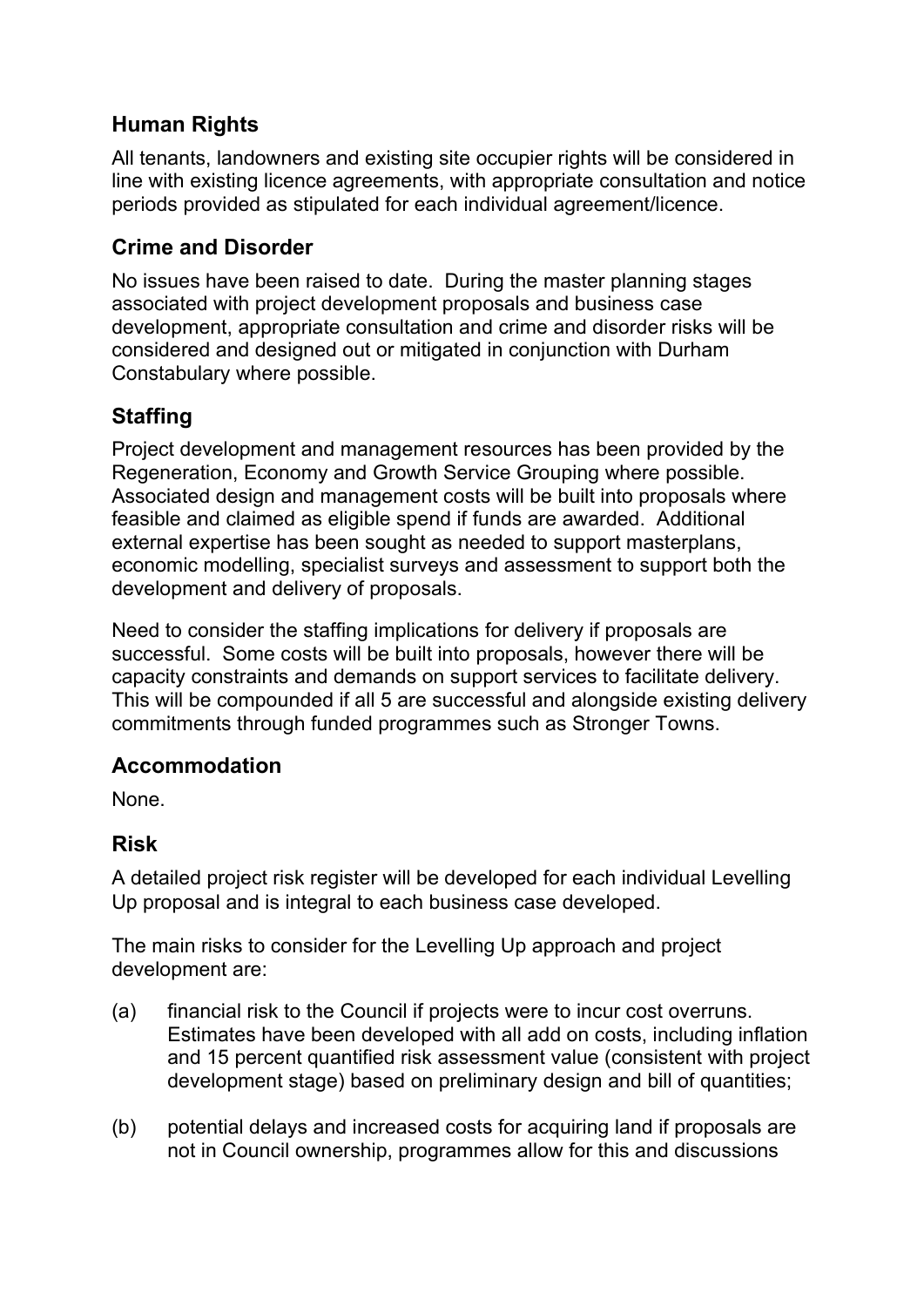are already underway with the land owners across all scheme proposals;

- (c) reputational risk should any LUF bid that is submitted be unsuccessful;
- (d) reputational risk due to timing of submission of bids for individual areas linked to varying degrees of readiness to meet LUF bidding criteria and capacity issues to develop bids to sufficient standards within the timescales laid out in the guidance;
- (e) revenue and running costs for new cultural and community-based proposals.

#### **Procurement**

Design and delivery will be procured through either internal Council teams or established frameworks, aligned to funding timeframes and funding criteria.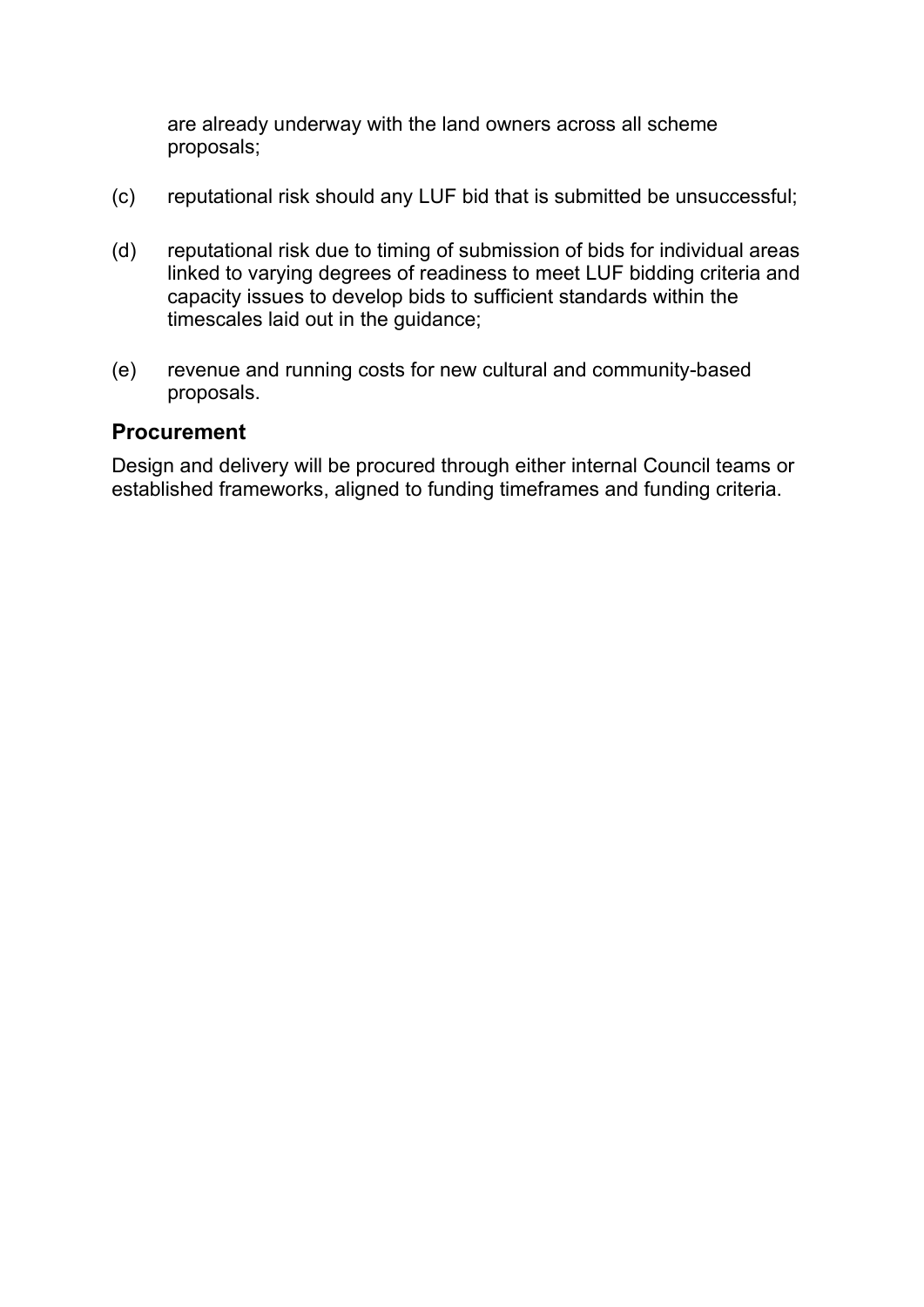# **Appendix 2: Headline Levelling Up Funding Criteria**

| <b>Criteria</b>                                 | <b>Levelling-Up Fund</b>                                                                                                                                                                                                                                   |
|-------------------------------------------------|------------------------------------------------------------------------------------------------------------------------------------------------------------------------------------------------------------------------------------------------------------|
| <b>Timescales</b>                               | Delivery to 31 March 2025                                                                                                                                                                                                                                  |
| <b>Funding</b>                                  | £4.8bn (£4bn for England)                                                                                                                                                                                                                                  |
| Size of bids                                    | Up to £20m. Transport projects and large scale Cultural Projects<br>can be above £20m and up to £50m<br>Each local authority can submit proposal up to the number of MPs<br>in the LA area.                                                                |
| <b>Bidding</b><br>process                       | Competitive; projects or packages with up to 3 complementary<br>elements across the themes.<br>LAs can only have one successful bid for each of their allocated<br>number of bids over the lifecycle of the Fund. Durham can have 6<br>parliamentary bids. |
| <b>Bid deadline</b>                             | 6 July 2022 (successful bids announced in Autumn 2022)                                                                                                                                                                                                     |
| <b>Themes</b>                                   | Local transport projects<br>$\bullet$<br>Town centres / high streets<br>$\bullet$<br>Culture<br>$\bullet$                                                                                                                                                  |
| <b>Assessment</b><br>criteria                   | Need (recovery, growth, connectivity, regeneration)<br>$\bullet$<br>Deliverability<br>$\bullet$<br>Strategic fit<br>$\bullet$<br>Value for money<br>$\bullet$<br>Leverage; at least 10% of costs                                                           |
| Lead<br>department                              | Department for Levelling Up, Housing and Communities (and HM<br>Treasury and Department for Transport)                                                                                                                                                     |
| <b>Responsible</b><br>bodies                    | Local authorities                                                                                                                                                                                                                                          |
| <b>County</b><br><b>Durham</b><br><b>status</b> | Category 1 (highest need) of 3                                                                                                                                                                                                                             |
| <b>Spatial focus</b>                            | UK-wide                                                                                                                                                                                                                                                    |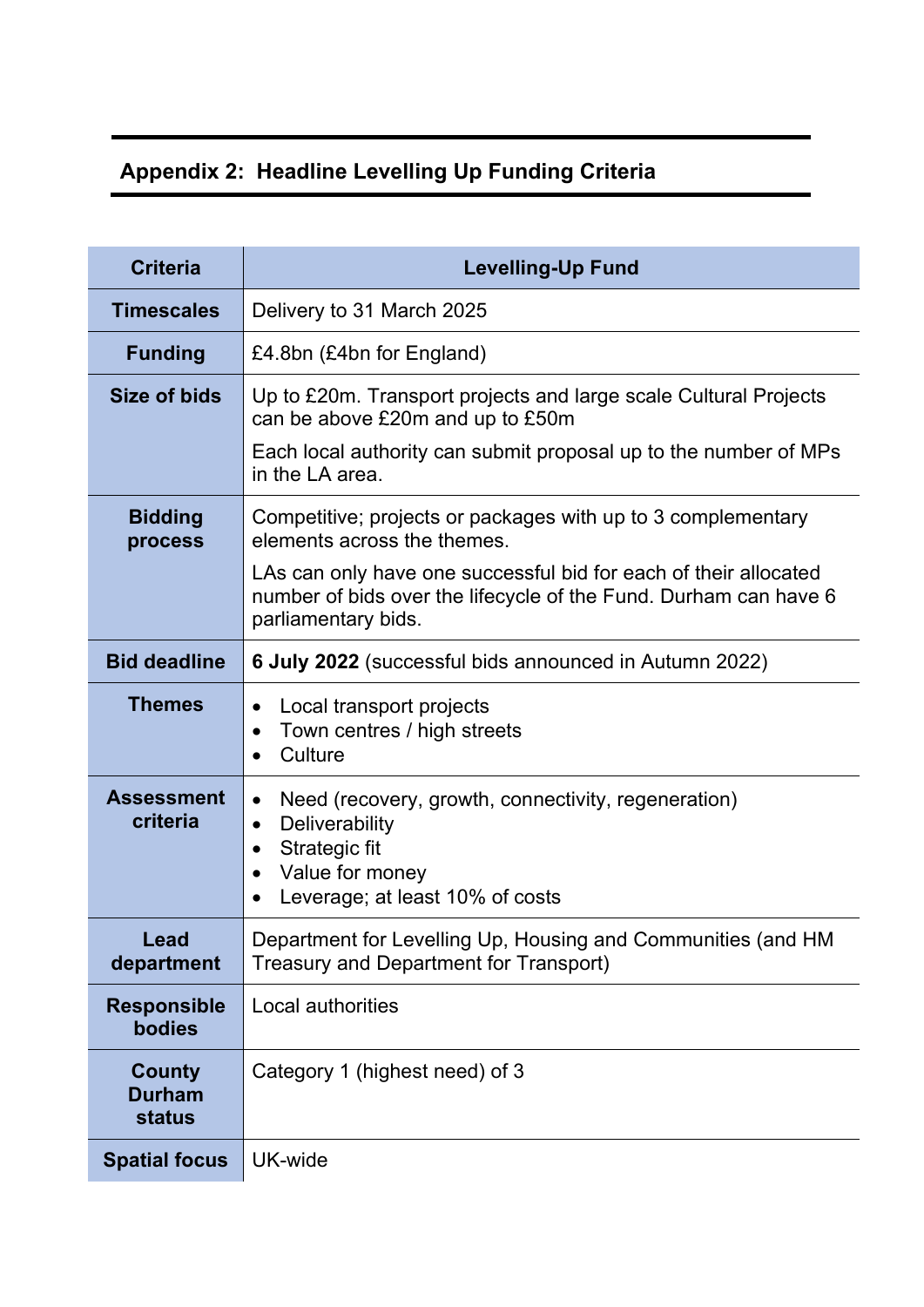| <b>Criteria</b>               | <b>Levelling-Up Fund</b>                                                                                                                                                                                                                                                                     |
|-------------------------------|----------------------------------------------------------------------------------------------------------------------------------------------------------------------------------------------------------------------------------------------------------------------------------------------|
| <b>Additional</b><br>criteria | Priority will be given to delivery on ground in 2022-23.<br>$\bullet$<br>Government expects bids to be backed by local MPs.<br>$\bullet$<br>Bids needs to be supported by local stakeholders<br>$\bullet$<br>Bids should target pockets of deprivation<br>Bids should contribute to net zero |
| <b>More details</b>           | Levelling Up Fund Round 2: prospectus - GOV.UK (www.gov.uk)<br>Levelling Up Fund Round 2: technical note - GOV.UK (www.gov.uk)<br>Levelling Up Fund Round 2: application guidance<br>(publishing.service.gov.uk)                                                                             |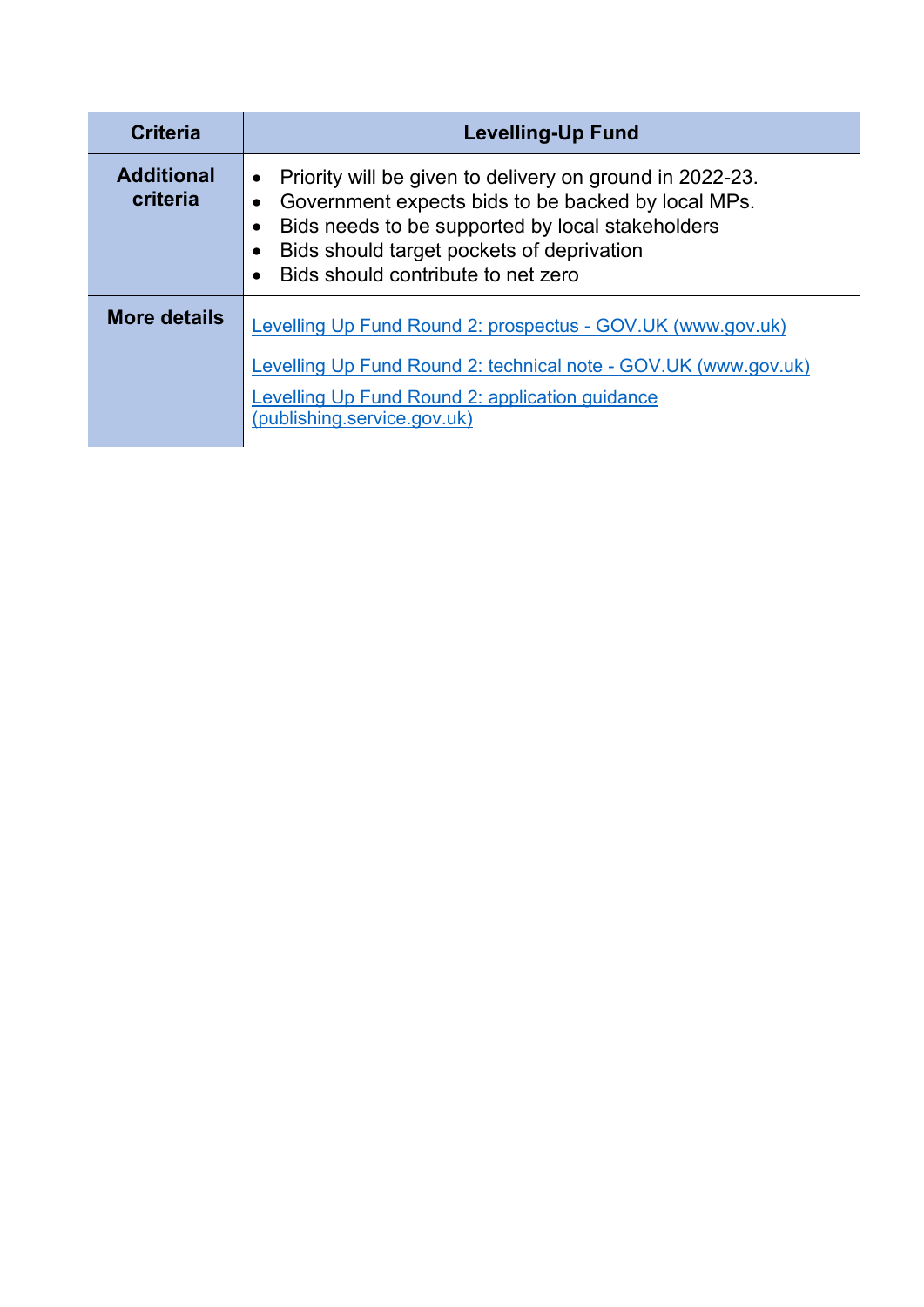# **Appendix 3: Example Logic Chain for Durham City Bid**